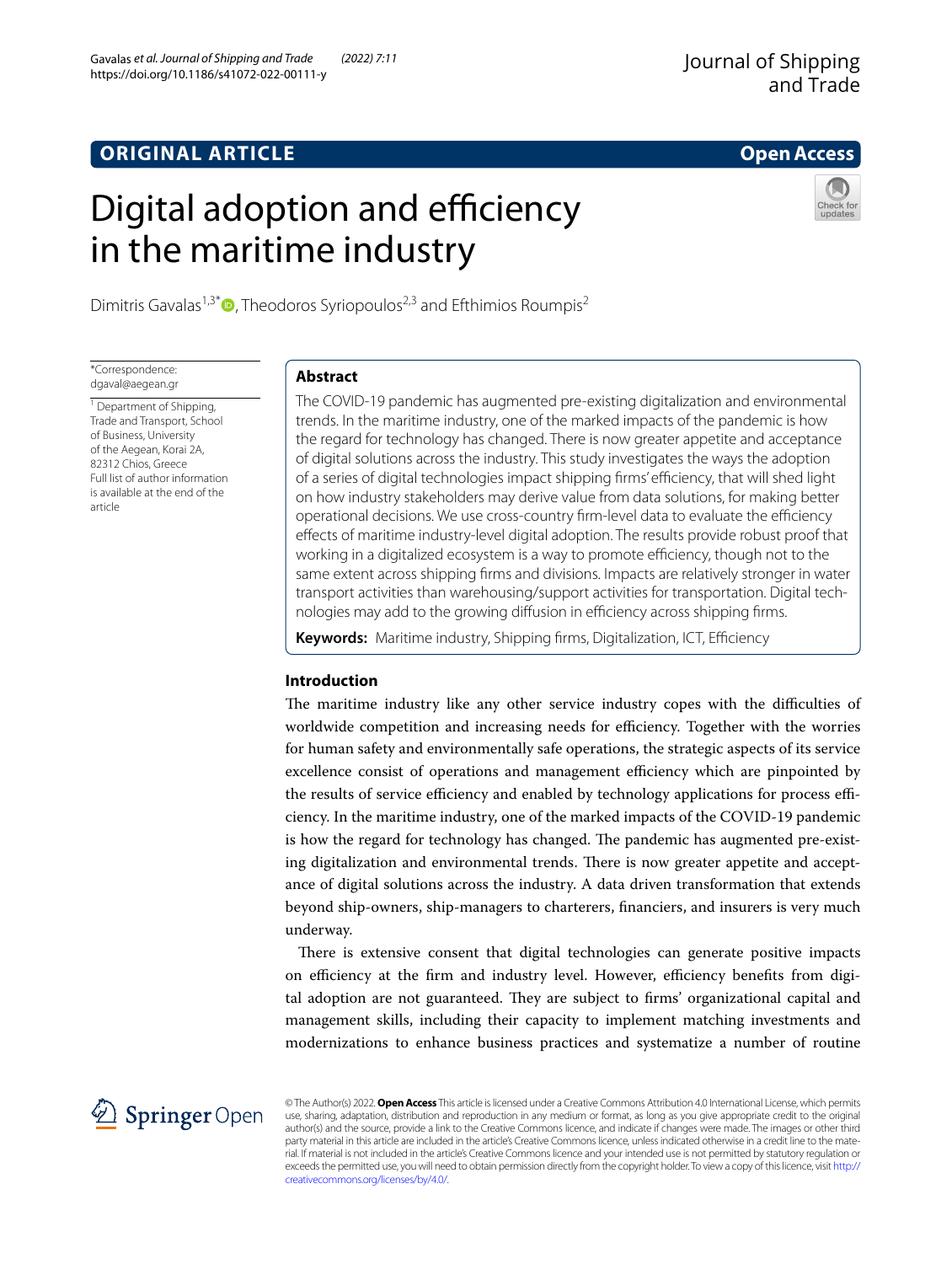tasks. Moreover, efficiency benefits can take time to materialize (Sorbe et al. [2019](#page-21-0)). Apart from the enduring attempts to accomplish more sustainability in worldwide transportation, there is also the digital revolution as an additional obstacle. Ever since the outbreak of the COVID-19 pandemic, the focus of management attention might have changed towards short-term adjustments to cope with the completely unpredicted and unforeseen new situation. This study evaluates maritime digital adoption and efficiency maturity, that will shed light on how industry stakeholders may derive value from data solutions, for making better operational and strategic $^{\rm 1}$  decisions.

The authors have used cross-country firm-level data to evaluate the efficiency effects of maritime industry-level digital adoption. They resulted in robust proof that working in a digitalized ecosystem is a way to promote efficiency, though not to the same extent across firms and industries. The problem of technological change is also not the same should a shipping frm be in an early or late adopting stage of current technologies; the same situation occurs for large and fnancially powerful versus small and growing frms. Their awareness of value and risk are somewhat different, which afterwards influences their technology replacement decisions. Tis study pursues—among others—whether the heterogeneity of adoption levels and adoption efects across shipping frms and divisions may be a factor to justify why cumulative advances from digital adoption appear to be inadequate to counteract other aspects affecting the efficiency deceleration.

Additionally, this study pursues to answer the question of whether efficiency gains are greater for high efficiency maritime firms, suggesting that digital adoption in the maritime industry impacts the growing efficiency diffusion across firms in this industry; contrariwise, do efficiency benefits hinge on firm size? Other questions which are dealt within the scope of this study include: (1) whether the efficiency advantages of adoption are considerably frustrated by skill and occupational defciencies, and (2) whether digital adoption in the two available under study Eurostat divisions (NACE Rev.2) $^2$  are generally considered more valuable in water transport than warehousing and support activities for transportation frms.

The structure of this study is as follows: Section ["Information technologies \(IT\) inten](#page-2-0)sity and operational efficiency" discusses the most relevant previous studies. We proceed with section "[Methodological approach"](#page-4-0), presenting the methodological approach, using an error correction model. Subsequently, in section "[Interpreting the results"](#page-8-0) of measuring the baseline model are demonstrated, running an ordinary least squares (OLS) regression. Finally, concludes section "[Conclusion and discussion](#page-17-0)".

<span id="page-1-0"></span> $1$  Among OECD countries and beyond, the strategy reaction to the digital revolution has been blended. Several are emerging a strategic and pro-active tactic to leveraging its benefts, employing the full range of government policies, whereas others have made fragmentary choices to comprise the effects of particular cases or the effects of new technologies, applications or business models (OECD, 2019).

<span id="page-1-1"></span> $2$  "NACE is the statistical classification of economic activities in the European Community and is the subject of legislation at the European Union level, which imposes the use of the classifcation uniformly within all the Member States. It is a basic element of the international integrated system of economic classifcations, which is based on classifcations of the UN Statistical Commission, Eurostat as well as national classifcations; all of them strongly related each to the others, allowing the comparability of economic statistics produced worldwide by diferent institutions. NACE Rev. 2 refects the technological developments and structural changes of the economy, enabling the modernisation of the Community statistics and contributing, through more comparable and relevant data, to better economic governance at both Com-munity and national level" (Eurostat [2008](#page-20-0)).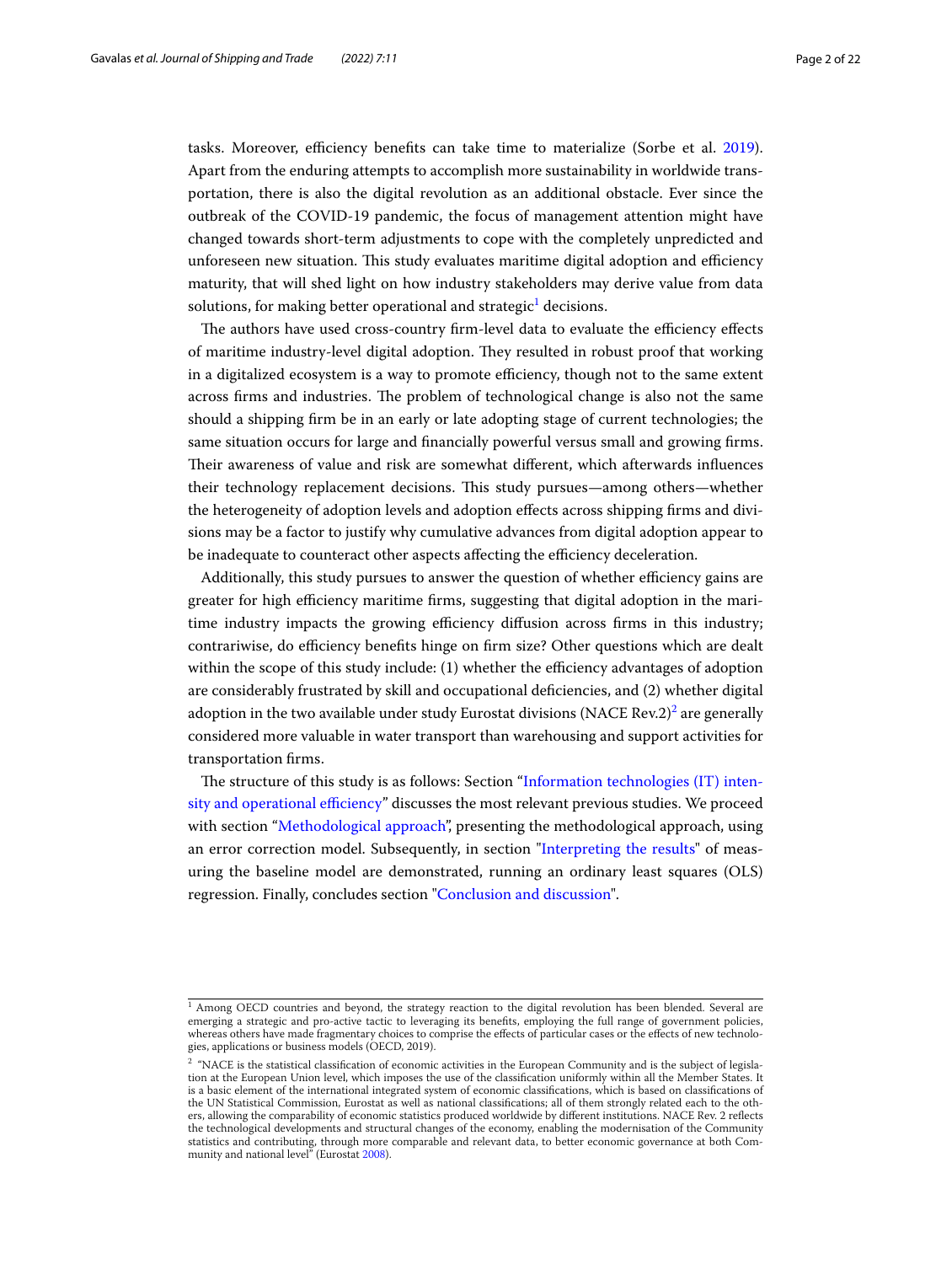# <span id="page-2-0"></span>**Information technologies (IT) intensity and operational efficiency Literature review**

Bartel et al. [\(2007](#page-19-0)) investigated the consequences of modern IT on efficiency by building a data set on plants in one industry and examining numerous plant-level processes over which IT could stimulate efficiency progress. They resulted in that  $(1)$  plants implementing innovative equipment modify their operational policies by delivering more tailored products, (2) IT investments advance the competence of the manufacturing cycle, and (3) adoption of capital equipment driven by IT leads to growth on skill requirements of machine operators, and with the implementation of novel human resource policies to uphold these skills. In their study, Brynjolfsson et al. [\(2008](#page-20-1)) classifed a number of industry-level shifts that took place in the mid-1990s, claiming to be consistent with an increased use of IT. They argued a considerable rise in instability, as quantified—among others—by the average intra-industry rank change in sales. A series of frm- and industry-level studies argue about positive links concerning investment in digital technologies and efficiency. Moreover, Munch et al.  $(2018)$  $(2018)$  $(2018)$  compiled a report which assesses the literature on technological transformation and its consequences for individual workers, frm productivity, and the nature of work.

The extensive perception of technology denotes the state of awareness on how to transform resources into outputs. Tis comprises the everyday use and application to business processes or products of technical procedures, systems, devices, skills and practices. Nevertheless, the term 'technology' is meant to signify precisely the technical capability to put in motion and control several material transformation procedures. Competences in this area draw on the awareness and know-how of a shipping frm's staf, accrued understanding in using technologies and the capacity to use assets (ships in this case) entrenching technology (Galindo-Rueda et al. [2020](#page-20-3)).

Several other studies have concluded into diferent results regarding the relationship between IT and operational efficiency. This generally confusing situation reveals that connections among digitalization and efficiency seem complicated, while their empirical detection being demanding as well. After carefully studying the literature and analyzing our study's results, the main driver seems to be that digital technologies typically uphold efficiency, however when combined with other components. In this context, Bartelsman et al. ([2017](#page-19-1)) discovered no signifcant impact of broadband access on within-frm efficiency. Nevertheless, they resulted in a positive effect at the aggregate level, suggesting positive impact after employing the reallocation indicator.[3](#page-2-1) De Stefano et al. ([2014](#page-20-4)) employed a fuzzy regression discontinuity model to examine the consequences of ADSL broadband internet on the firm efficiency. The discontinuity occurred for a 5-year time period, based on discrepancies in the timing of broadband accessibility amongst two telecom suppliers in a specifc region of the UK. Using this empirical model, they argued that (1) better access to broadband infrastructure substantially strengthens the prospect of adoption, and (2) no strong evidence had been found that utilizing broadband had an impact on firm efficiency. A similar reluctance to results can be found in Acemoglu et al. ([2014](#page-19-2)), where after employing US frm-level data over 1977–2007, they argued that

<span id="page-2-1"></span><sup>&</sup>lt;sup>3</sup> 'Reallocation indicator' denotes the covariance between efficiency and firm size, firm entry and exit, or ICT (Information and Communication Technologies) related to innovation spillovers (Bartelsman et al. [2017](#page-19-1)).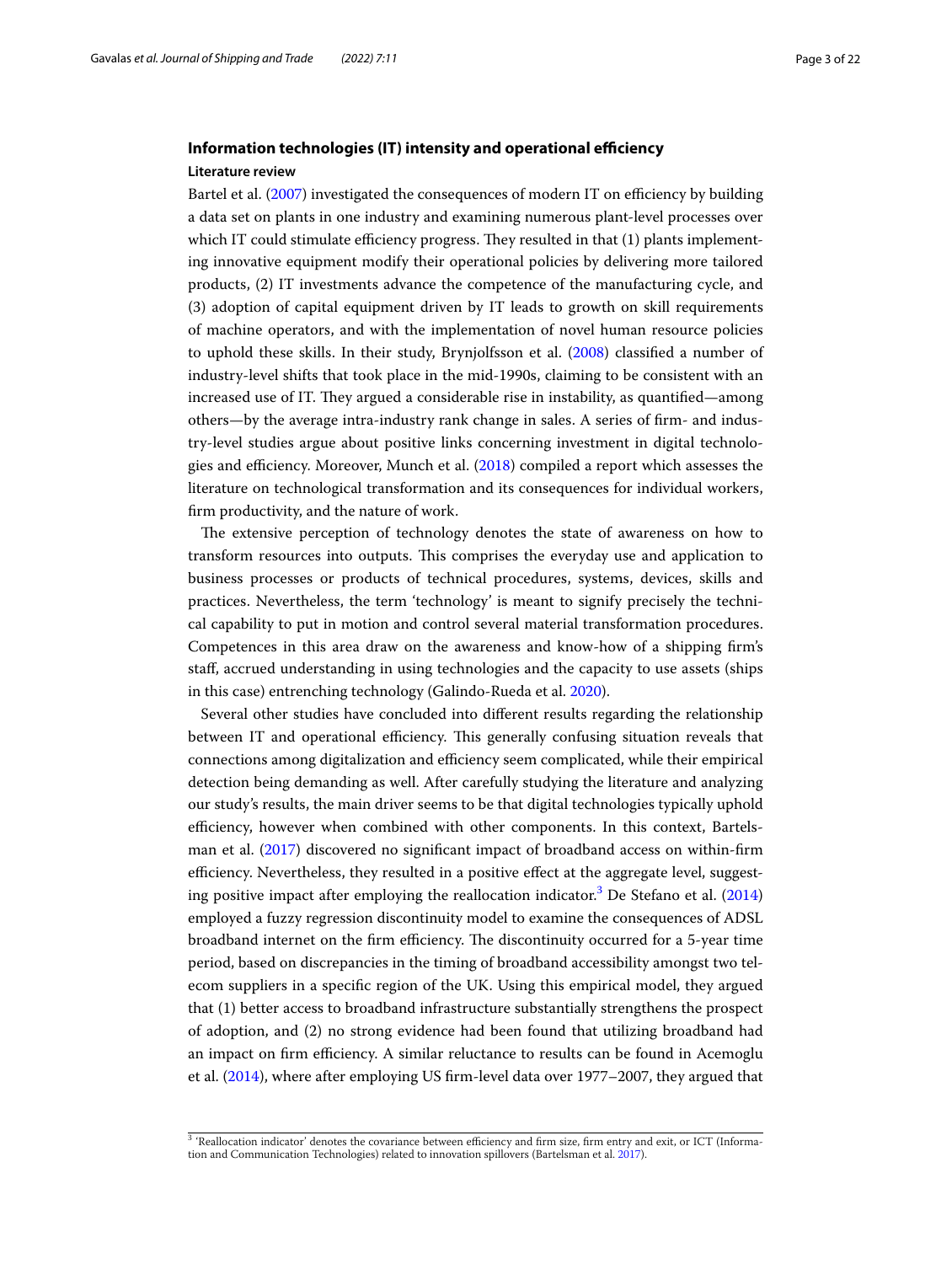there was no effect of IT intensity on manufacturing efficiency, with the exception of the computer-producing industry.

During the last ffteen years, there have been a series of studies focusing or emphasizing on the importance of the information/digital technologies in the maritime industry, through applying several methodologies and approaches (i.e. Gavalas et al. [2021](#page-20-5); Gavalas and Syriopoulos [2015;](#page-20-6) Poulis et al [2013;](#page-20-7) Siror et al. [2011](#page-20-8); Nikitakos and Lambrou [2007](#page-20-9)). Recently, Papathanasiou et al. [\(2020\)](#page-20-10) empirically examined the real and potential initiation of blockchain technology (BT) adoption in the Greek shipping industry and defined the motives regarding the adoption scale. They found that (among others) the operations and logistics tasks could be vastly enhanced through BT, whereas the incorporation of BT with enterprise resource planning systems could be capable of totally converting the way daily operations are carried out. Yang [\(2019\)](#page-20-11) specifed the notion of maritime shipping digitization like applying disruptive technologies to minimize transportation expenditures and structure global trade expectations, ofering frms a greater level of competitive advantage. The study employed the technology acceptance model, which investigates how users become eager to acknowledge the use of new technologies, by evaluating the intention to practice innovative technologies from two perspectives: the user-friendliness of the innovative technology and its level of practical application.

Moreover, Tan and Sundarakani ([2020](#page-20-12)) employed a context for a freight consolidation frm to adopt BT, after exploring the difculties faced by a global shipping company and discovering the use of BT to boost the competitiveness and sustainability of freight booking procedures. Their study is principally based on Technology Acceptance Model (TAM) theory. Additionally, Pu and Lam [\(2020\)](#page-21-1) recommended that the decisive objective of BT applications is to attain lean process by means of dropping paperwork, improving data allotment, and automating procedures. They employed a conceptual framework to deliver a holistic view of BT adoption in the maritime industry by responding to questions of why BT can be pertained, via which means it could be pertained, and defne the market participants.

Another study of Balci and Surucu-Balci ([2021](#page-19-3)) revealed the underlying interaction between BT adoption barriers in Computer Information Technology (CIT) and uncovered the most prominent stakeholders for the adoption. A total of eight barriers were identifed, and their relationships were uncovered through Interpretive Structural Modelling (ISM) approach, after a total of 30 experts completed the study's survey. The barriers identifed were: lack of government regulations, lack of trust towards BT, privacy/ business information sharing concerns in blockchain platforms, lack of knowledge/ understanding about BT, lack of support from infuencing stakeholders, resistance of some stakeholders to adopt, perceived resource and initial capital requirements, and lack of early adopters.

Although these studies concentrate on digitalization approaches under several application features, to the best of our knowledge there is no study using cross-country firm-level data to evaluate the efficiency impact of industry-level digital adoption in the maritime industry. Such combination is a means of alleviating endogeneity matters, whereas letting to cover both within-firm and spillover effects of adoption. The common emphasis on certain digital technologies gives space to a more sophisticated classifcation.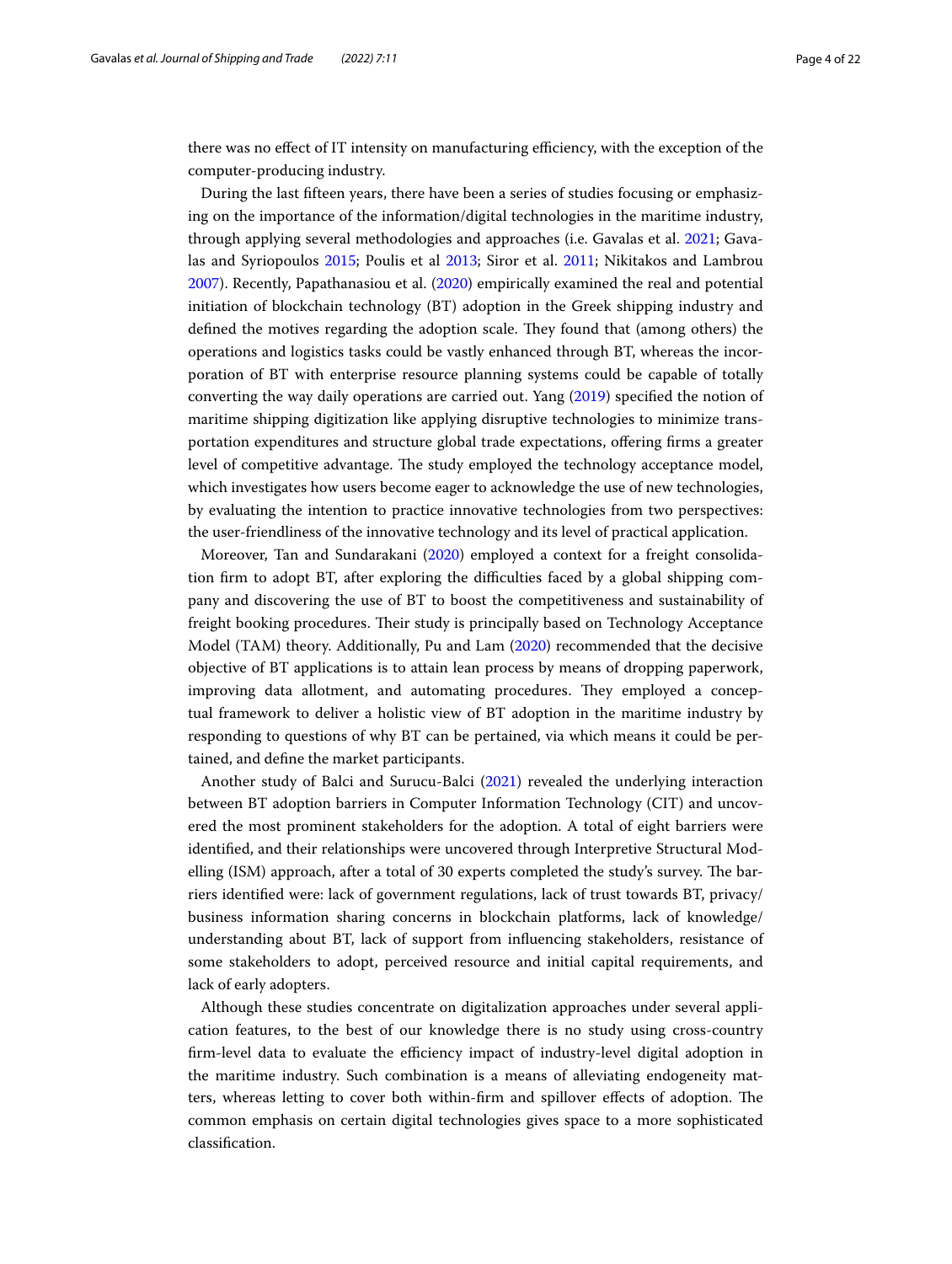# **Setting the scene**

Ever since the 2008 global fnancial crisis, the world economy has been confronting bumpy growth expectations. Specifcally, trade growth endures restrained, while longterm growth fundamentals persist to be weak. Such economic conditions that may cause a decline in profts, are progressively converting into long-term underlying moves in the global maritime industry. Moreover, the COVID-19 pandemic disturbed maritime transport, though the outcome has been considered by the practitioners less damaging than at first feared. The shock in the  $H1/2020$  triggered maritime trade to reduce by 3.8%. But in 9M/2020 a recovery occurred for both containerized trade and dry bulk commodities; the same did not happen for tanker sector (IMF [2021](#page-20-13); Gavalas et al. [2022](#page-19-4)).

Moreover, technological improvements have allowed shipping and ports to maintain operations while reducing interface and physical contact. Shipping frms are leveraging improvements in both hardware and software to optimize their operations. With technology distorting traditional industry limitations, new players are emerging to deliver technology-driven solutions, providing more added value compared to traditional business models. New technologies have also encouraged the rise of e-commerce which has converted consuming behaviors. The increase in e-trade has boosted the demand for logistics facilities and warehousing that are digitally supported (Waypoint Digital 2017; Kramberger [2016](#page-20-14)). One of the contributions of this study is to evaluate the current efficiency impact of industry-level digital adoption in the maritime industry.

Regarding labor trends, all countries and industries confront diferent ambiguities over the next decades, stemming from shifts in crucial sectors like shipping, and by advances in technology that will alter the way vacancies are performed and assets are managed (UNCTAD [2021\)](#page-20-15). It is therefore necessary for this study to answer on the skills which will be needed for the future and the way to contribute to digital opportunities, while noticing not to dispose components that have infuenced to previous success and shall persist being vital in future.

Another contribution of this study is estimating the degree of digitalization varying between subsectors (divisions in this case) and frms in the maritime industry by examining the heterogeneous impact of digital adoption on efficiency quartiles and various frm size categories. An interesting report by Waypoint Digital (2017) revealed that the ship management sector had showed how digital tools such as data analytics, smart sensors, and the Internet-of-Things can be attached to improve operational efficiency in felds such as "predictive vessel maintenance, bunker fuel optimization, and global feet monitoring". However, an appealing result of that report was that even though the prospects ofered by digitalization, relevant investments by shipping frms had remained low at that time.

# <span id="page-4-0"></span>**Methodological approach**

### **Setting the model**

Leading organizations use a variety of measures to evaluate their performance. A common indicator of organization performance is productivity. In basic terms, productivity relates to the output of goods and services divided by its input. The measurement of productivity can be employed by two approaches: the multi factor productivity (MFP) and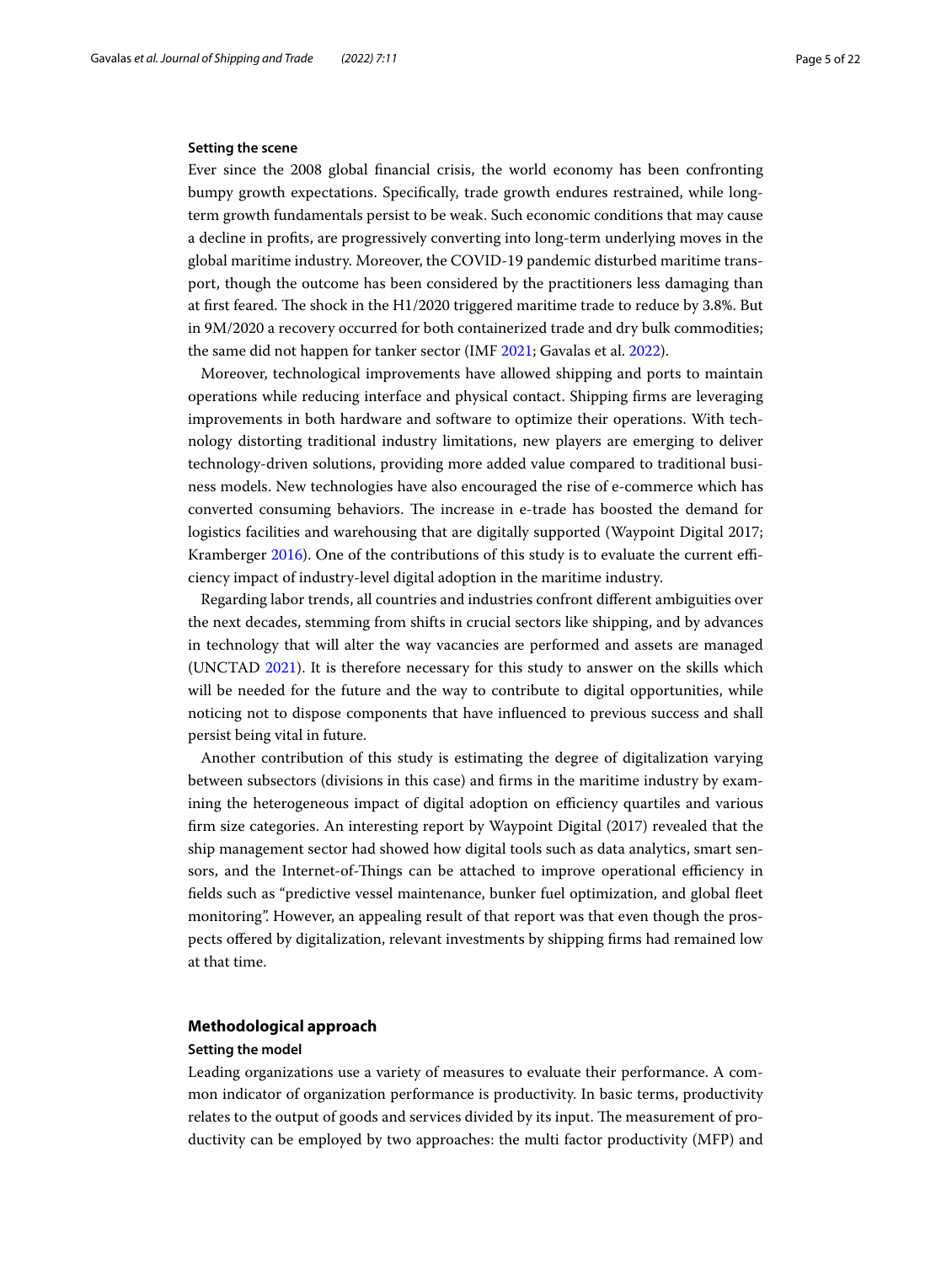single factor productivity. MFP is the ratio of total outputs to total inputs, whereas single factor productivity measures the ratio of outputs to a single category of inputs (Stone et al. [2020\)](#page-20-16). How may one consider combining the technological dissemination and innovation? In an attempt to answer this, the OECD multi-factor productivity (MFP) has been applied in this study. According to OECD (2021), MFP reflects the overall efficiency with which labor and capital inputs are used together in the production process. Changes in MFP refect the efects of changes in management practices, brand names, organizational change, general knowledge, network efects, spillovers from production factors, adjustment costs, economies of scale, the efects of imperfect competition and measurement errors. Growth in MFP is measured as a residual, i.e. that part of GDP growth that cannot be explained by changes in labor and capital inputs. In simple terms therefore, if labor and capital inputs remained unchanged between two periods, any changes in output would reflect changes in MFP.<sup>[4](#page-5-0)</sup> Econometrically, we have followed the studies of Bourlès et al. ([2013](#page-19-5)), and Gal et al. ([2019\)](#page-20-17), where (among other studies) MFP is considered to follow an error correction model of the form:

$$
\Delta MFP_{f,d,c,t} = a_1 \Delta MFP_{Frontierd,t} + a_2 \text{Distance}_{f,d,c,t-1} + \beta \text{DA}_{d,c,\bar{t}} + \gamma \text{Z}_{f,d,c,t} + \delta_{c,t} + \delta_{i} + \varepsilon_{c,t},
$$
\n(1)

where  $\Delta MFP_{f,d,c,t}$  denotes the shift in the logarithm of MFP of shipping firm *f*, which operates in division  $d$  and country  $c$ , in year  $t$ . MFP growth of firm  $f$  is presumed to hinge on MFP growth of the efficiency frontier ( $\triangle MFP_{Fronted,t}$ ), which is described as the average MFP among the 5% most productive frms in division *d* and year *t* across the countries in the sample, and on the lagged distance to the frontier (Distance<sub>f,d,c,t</sub>-1 =  $MFP_{Frontierd,t-1} - MFP_{f,d,t-1}$ .

Frontier shipping frms have been excluded from the sample to avoid endogeneity concerns. According to previous studies (i.e. Berlingieri et al. [2020](#page-20-18); McGowan et al. [2017](#page-20-19)), one should presume  $\alpha_1$  to be positive but below 1, suggesting that innovation at the frontier advantages shipping firms but only partially, whereas  $\alpha_2$  to be positive, suggesting that shipping frms below the frontier value from the theory of convergence, meaning that they might possibly replicate the other frms' methods. Nevertheless, the degree the frontier shifts might mean efficiency convergence or divergence among shipping firms.

Coefficient β, which depicts the effect of industry-level digital adoption on firm-level efficiency growth is of high importance.  $DA_{s,c,t}$  embodies the portion of firms in division *d* and country *c,* which use a specifc digital technology averaged over the period 2015–2020. The impact of distinct digital technologies has been measured in distinct identical regressions. Moreover, following Andrews et al. [\(2018\)](#page-20-20), technologies combined efect has been measured employing a composite indicator of adoption, being built as the principal component of the fve variables, signifying the implementation of diferent digital technologies.

A question to answer here would be about the profle of shipping frms and divisions which mainly beneft after the adoption of digitalization and what might the prospective interconnection with other factors be. To answer this, the digital adoption variable has been interrelated (1) with a categorical variable breaking water transport, and

<span id="page-5-0"></span> $4$  This indicator is measured as an index and in annual growth rates.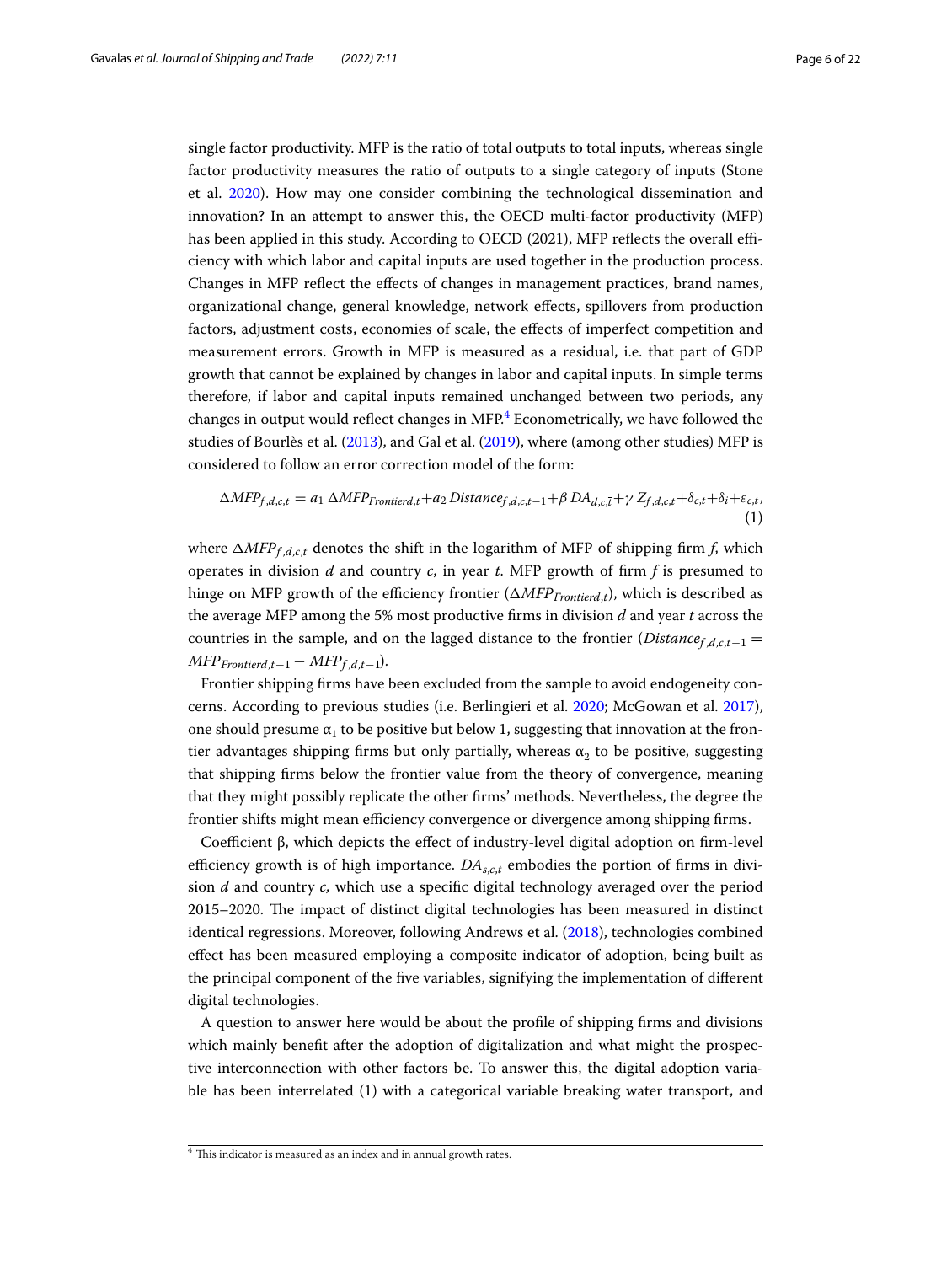warehousing and support activities for transportation, and (2) with a variable encapsulating the average routine intensity of duties in each shipping industry, following Zhang and Tang ([2021](#page-21-2)). Furthermore, in an effort to evaluate which shipping firms benefit more from the dissemination of digital technologies, the digital adoption variable has been interrelated with two categorical variables dividing the sample into size and efficiency classes, following Gal et al. [\(2019](#page-20-17)).

As digital adoption is detected only for one or two years in the period of interest, the regression depends on the average of the digital adoption variable over the available years  $(DA<sub>d<sub>c</sub><sub>i</sub>)</sub>$ , meaning that adoption does not fluctuate over time. From the one hand, this might put identifcation in danger, from the other hand prospective endogeneity issues could be alleviated, without omitting the observation of lagged benefts of digital adoption. As far as the vector of control variables  $Z_{f,d, c,t}$  is concerned, it captures firm size, age, division, and country-year fxed efects. Nevertheless, such an empirical framework has the advantage of considering plausible frm heterogeneities and crucial drivers of efficiency (firm-specific); this leads us to a more robust framework than an industrylevel one (Wang [2018](#page-21-3)).

However, there are a few drawbacks to be unfolded. Initially, endogeneity (even being small or negligible) might endure. This is plausible to happen when factors being unobserved influence simultaneously adoption levels in a division and efficiency growth rates of the frms in each division; this means that the structured model has failed to explain this by division and country-year fxed efects and by the supplementary control variables. Second, the top 5% efficiency frontier being used for shipping firms in each division might cause understatement of the impact of innovative technologies, that some frms might be pioneers in adopting them. Tird, based on the convergence theory previously discussed, some shipping frms might manage to fll in the gap by adopting digital technologies that more advanced firms<sup>5</sup> have previously adopted; this could be explained via the efficiency gap variable instead of the digital adoption (Zhang and Tang [2021](#page-21-2)).

### **Blended frm and industry‑level information**

Tis study has merged a series of industry-level sources as far as routine intensity, digital adoption and occupational shortages are concerned, with firm-level data about efficiency growth. Information about digital adoption has been taken from the Eurostat "ICT usage in enterprises (isoc\_e)" including country and industry components. Data given in this domain are collected on a yearly basis by the National Statistical Institutes or Ministries and are based on the annual Eurostat model questionnaires on ICT usage and e-commerce in enterprises. Furthermore, it supports measuring the implementation of one of the six priorities for the period 2019–2024 of European Commission—A Europe ft for the digital age. The coverage includes: ICT systems and their usage in enterprises, use of the Internet and other electronic networks by enterprises, e-commerce, e-business processes and organizational aspects, ICT competence in the enterprise and the need for ICT skills, barriers to the use of ICT, the Internet and other electronic networks,

<span id="page-6-0"></span><sup>&</sup>lt;sup>5</sup> The term "advanced firms" refers to shipping firms using advanced technology, namely new technology that performs a new function or improves some function signifcantly better than other commonly used technology (Galindo-Rueda et al. [2020\)](#page-20-3).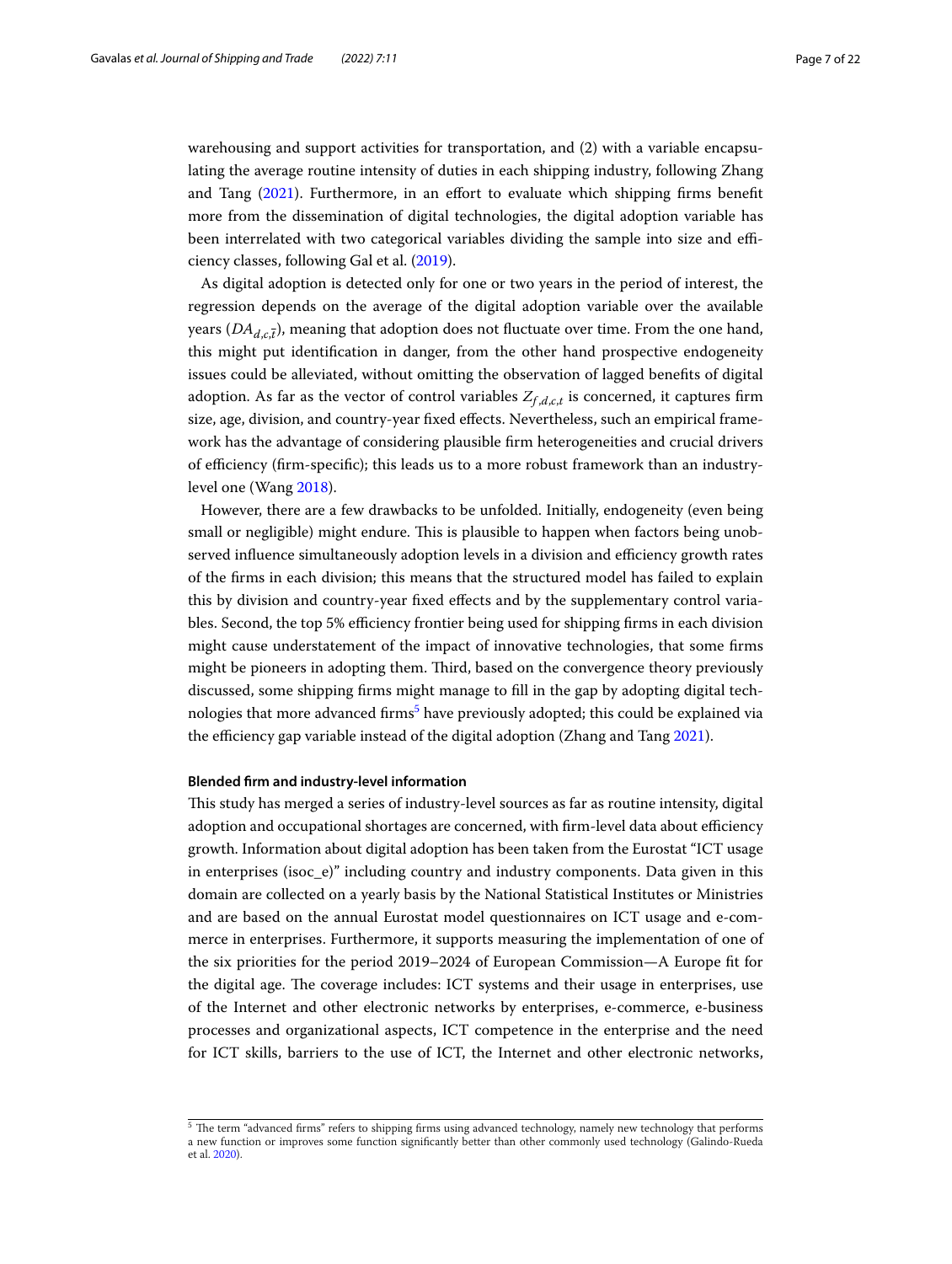| <b>Digital technologies</b>      | <b>Eurostat description</b>                                                                                                           | <b>ExpVariable</b> |
|----------------------------------|---------------------------------------------------------------------------------------------------------------------------------------|--------------------|
| Sophisticated Cloud Computing    | Buy high CC services (accounting software applica-<br>tions, CRM software, computing power)                                           | E CC HI            |
| Broadband Internet Connection    | The maximum contracted download speed of the fast-<br>est fixed line internet connection is at least 500 Mb/s<br>but less than 1 Gb/s | E ISPDF_500_1G     |
| Enterprise Resource Planning     | Enterprises who have ERP software package to share<br>information between different functional areas                                  | E ERP1             |
| Customer Relationship Management | Enterprises using software solutions like Customer<br>Relationship Management (CRM)                                                   | E CRM              |
| Frommerce Website                | Website has possibility for visitors to customise or<br>design online goods or services                                               | e webctm           |

#### <span id="page-7-1"></span>**Table 1** Description of variables

e-commerce and e-business processes, ICT security and trust, access to and use of the Internet and other network technologies for connecting objects and devices (Internet of Tings), access to and use of technologies providing the ability to connect to the Internet or other networks from anywhere at any time (ubiquitous connectivity), use of Big data analysis, use of 3D printing, use of robotics, and use of Artifcial Intelligence (Eurostat [2021](#page-20-21)).

The question arising here is about the subset of indicators to use. After carefully reading the literature, as well as the necessary documentation stemming from the European Commission (i.e. European Commission [2020](#page-20-22)), this study ended up following indicators similar to Andrews et al. [\(2018\)](#page-20-20), and Gal et al. [\(2019](#page-20-17)), namely (1) Sophisticated Cloud Computing, (2) Broadband Internet Connection, (3) Enterprise Resource Planning, (4) Customer Relationship Management, and (5) Ecommerce Website.<sup>[6](#page-7-0)</sup> Table [1](#page-7-1) denotes the description of the above variables (digital solutions). The aforementioned variables come in annual data series, stemming from Eurostat comprehensive database (Digital economy and society statistics—households and individuals) and their coverage is from 2015 to 2020.

Efciency and other frm-level variables come from Bureau van Dijk, Orbis database (a Moody's Analytics company), based on the information structure steps depicted in Gal ([2013](#page-20-23)), Gopinath et al. [\(2017\)](#page-20-24), and Andrews et al. [\(2018\)](#page-20-20). A crucial issue to deal with was the data cleansing procedure to convert the fnancial data to a database appropriate for economic analysis. To ensure such, this study initially proceeded with comparability indications of nominal variables across countries and over timeframe, then received additional indicators, and of course kept solely shipping company accounts with valid and applicable information for this paper objective. The study acquired efficiency as a residual from measuring value-added based production tasks, for each detailed division independently, applying the control function methodology relying on transitional inputs to alleviate the endogeneity of input selections (Wang  $2018$ ). The sample has been

<span id="page-7-0"></span><sup>6</sup> According to the Maritime and Port Authority of Singapore [\(2017\)](#page-20-25), evolution of e-commerce websites and e-payments (as well as the digitalization of logistics) might allow additional SMEs to involve in international trade, enhancing trade development in the longer run. For example, the growth of e-commerce websites in logistics has formulated novel prospects such as "carrier-to-marketplace partnerships and ocean freight platforms", allowing transporters and shipping lines to empower their asset employment and enhance supply chains.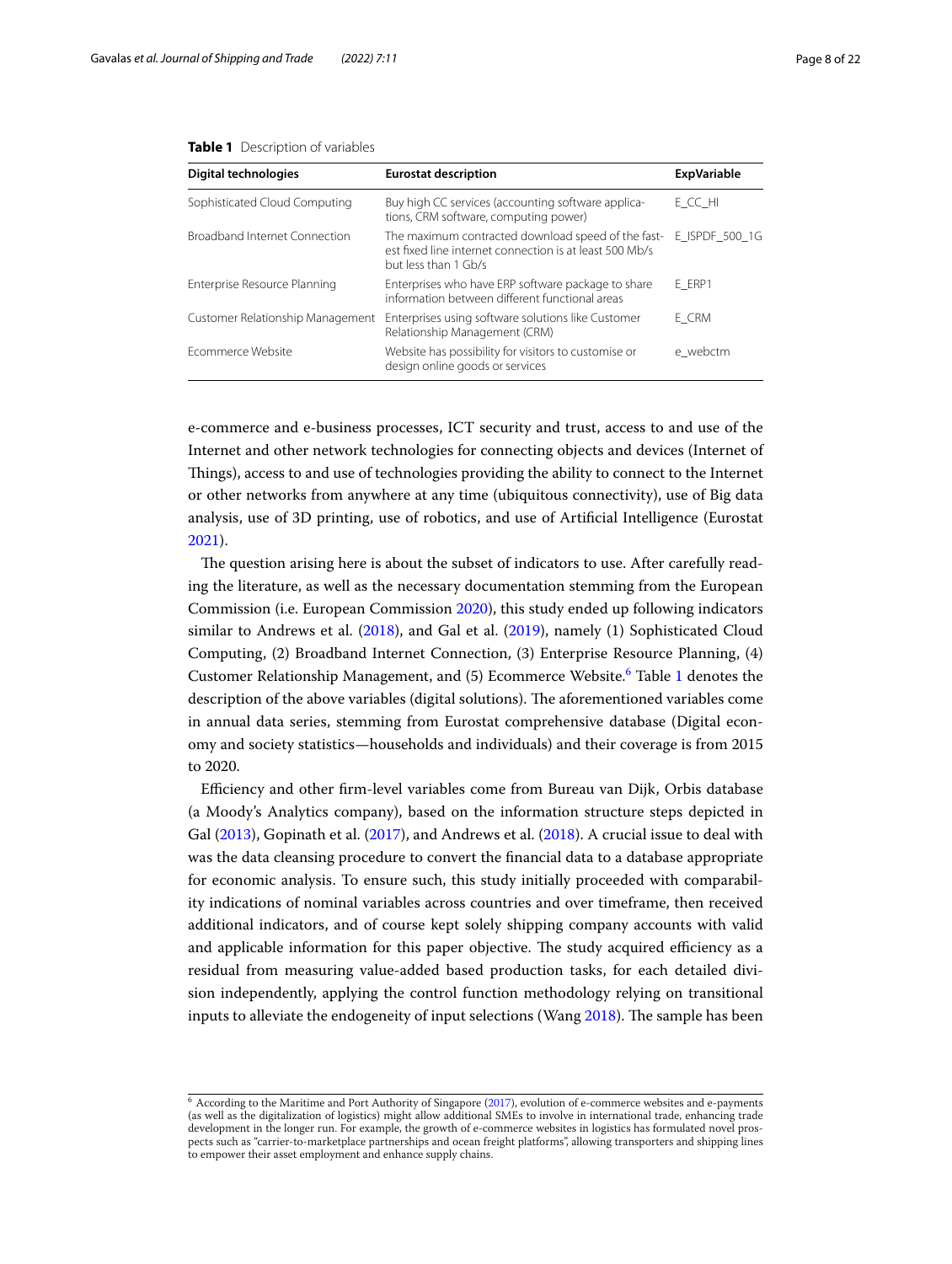limited to shipping frms having an average of at least 10 employees to meet the reference group of the division-level digital adoption indicator.

As far as the control variables at the industry level are concerned, the study of Pak and Schwellnus [\(2019\)](#page-21-4) has been followed, who provide information of the routine content of occupations, based on the degree of independence and freedom in scheduling and establishing the duties to be accomplished on the occupation as a proxy for non-routine content. Moreover, the indicators measuring skill shortage and surplus rely on the OECD Skills for Jobs database (OECD 2018a) and are constructed on the basis of signals extracted from fve sub-indices: wage growth, employment growth, hours worked growth, unemployment rate, and under-qualification growth. The indicators encompass seven sets of skills, of which we use the following ones: (1) complex problem-solving skills, including complex problem solving, (2) technical skills, including operations analysis, technology design, equipment selection, installation programming, operation monitoring, operation and control, equipment maintenance, troubleshooting repairing, quality control analysis, (3) systems skills, including judgment and decision making, systems analysis, systems evaluation, and (4) resource management skills, including time management, management of fnancial resources, management of material resource, management of personnel resources. As the OECD Skills for Jobs database includes seven big sets of skills, we focused on skills that are expected to be most corresponding to a shipping frm digital adoption. Our joint dataset extends over the EU 27 countries and 2 available divisions over 2015–2020 (Table [2\)](#page-9-0).

The digital technologies description has been displayed in Table [1](#page-7-1). Additionally, in regard to the shipping frm-level variables, 'frontier growth' is denoted as the average growth of the top 5% shipping frms in each division-year cell, 'gap to frontier' means the shipping frms' lagged distance to the frontier, 'age' is the shipping frms' age, 'employees' defnes the shipping frms' number of employees (log), and capex presents the capital expenditures (log).

The efficiency gains from digital adoption seem greater in industries that are intensive in routine tasks. This validates that streamlining or automating routine assignments is one of the channels through which digital adoption enhances efficiency. Though this could put up questions for policy in terms of job losses, digital adoption is also predisposed to creating new jobs due to their complementarity with skilled labor (OECD, 2019), this being an issue for further research.

# <span id="page-8-0"></span>**Interpreting the results**

In the table below (Table [3\)](#page-9-1), we demonstrate the results of measuring the baseline MFP model, running an OLS regression. All coefficients show the expected sign and significance; namely all digital technologies observed are positively and signifcantly correlated to MFP growth. In column 1 for example, we see that approximately 20% of expansions in "frontier growth" are forwarded to the average shipping frm and 10% of the "gap to frontier" is covered through convergence. Moreover, the last column displays fndings for the 1st principal component of the fve technologies. All regressions include division and country-year fxed efects and are grouped at the country-division level. Shipping frms being at the division-year threshold have not been included in the regressions. Regressions are based on frm-level data from EU 27 countries and 2 divisions, over the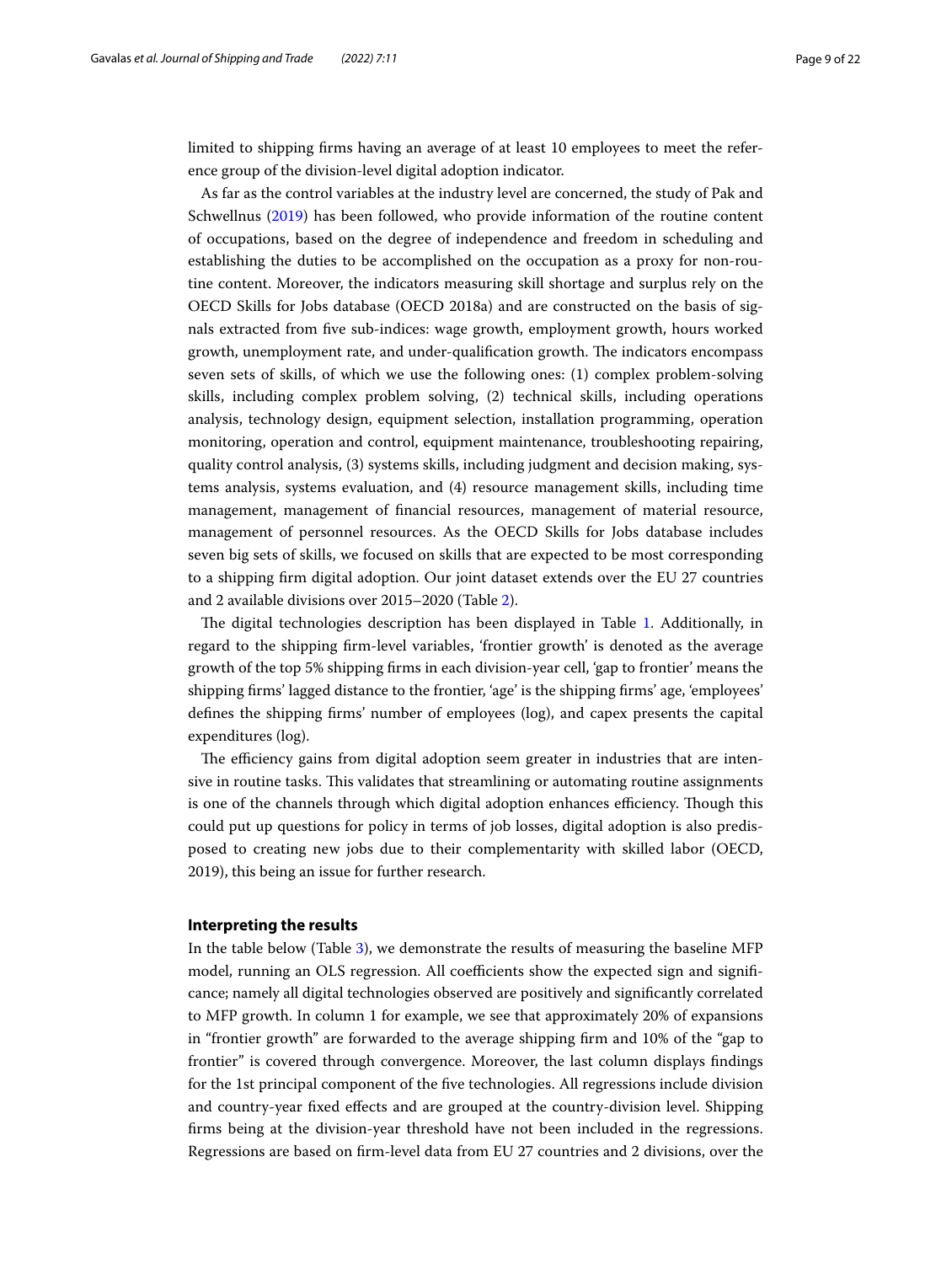# <span id="page-9-0"></span>**Table 2** Descriptive statistics

|                                   | Mean      | Median    |           |         | Bottom decile Top decile Standard deviation |
|-----------------------------------|-----------|-----------|-----------|---------|---------------------------------------------|
| Digital variables                 |           |           |           |         |                                             |
| Broadband Internet Connection     | 0.3412    | 0.3111    | 0.1451    | 0.6310  | 0.1743                                      |
| Enterprise Resource Planning      | 0.3321    | 0.3016    | 0.1022    | 0.5986  | 0.1712                                      |
| Customer Relationship Management  | 0.3316    | 0.2788    | 0.1369    | 0.5566  | 0.1707                                      |
| Fcommerce Website                 | 0.2359    | 0.1869    | 0.0643    | 0.4964  | 0.1769                                      |
| Sophisticated Cloud Computing     | 0.1245    | 0.1144    | 0.0316    | 0.2777  | 0.1216                                      |
| 1st principal component           | 0.8466    | 0.3469    | $-1.6145$ | 4.2648  | 2.2730                                      |
| Firm-level variables              |           |           |           |         |                                             |
| MFP growth                        | 0.0097    | 0.0095    | $-0.2411$ | 0.2665  | 0.2551                                      |
| Frontier growth                   | 0.0185    | 0.0174    | $-0.213$  | 0.0648  | 0.0267                                      |
| Gap to frontier                   | 17,690    | 1.5669    | 0.7553    | 2.1247  | 0.6119                                      |
| Age                               | 19.4581   | 17        | 3         | 39      | 15.6541                                     |
| Employees                         | 3.4684    | 3.2451    | 2.6840    | 4.6496  | 1.0556                                      |
| Capex                             | 10.5596   | 10.5166   | 8.1236    | 11.1025 | 1.6499                                      |
| Industry-level variables          |           |           |           |         |                                             |
| Routine intensity                 | $-0.1016$ | 0.0215    | $-0.6953$ | 0.3466  | 0.3517                                      |
| Skill shortages                   | $-0.0448$ | $-0.0236$ | $-0.2148$ | 0.2080  | 0.2153                                      |
| Resource management skills        | 0.0038    | 0.0055    | $-0.0270$ | 0.0285  | 0.0188                                      |
| Management of personnel resources | 0.0045    | 0.0057    | $-0.0245$ | 0.0385  | 0.0349                                      |
| Computer and electronics          | 0.0156    | 0.0113    | $-0.0322$ | 0.0745  | 0.0483                                      |
| Technical skills                  | $-0.0014$ | $-0.0007$ | $-0.0176$ | 0.0146  | 0.0272                                      |

MFP, employees, and Capex are measured in logarithms

# <span id="page-9-1"></span>**Table 3** OLS Baseline Results

|                         | <b>Baseline</b> | <b>Broadband</b><br>Internet<br>Connection | <b>Enterprise</b><br>Resource<br>Planning | Customer<br>Relationship<br>Management | <b>Ecommerce</b><br>Website | Sophisticated<br>Cloud<br>Computing | <b>1st Principal</b><br>Component |
|-------------------------|-----------------|--------------------------------------------|-------------------------------------------|----------------------------------------|-----------------------------|-------------------------------------|-----------------------------------|
| Frontier<br>growth      | $0.211***$      | $0.220***$                                 | $0.215***$                                | $0.217***$                             | $0.208***$                  | $0.228***$                          | $0.231***$                        |
|                         | (0.0312)        | (0.0364)                                   | (0.0367)                                  | (0.0368)                               | (0.0316)                    | (0.0379)                            | (0.0386)                          |
| Gap to<br>frontier      | $0.101***$      | $0.101***$                                 | $0.102***$                                | $0.104***$                             | $0.108***$                  | $0.109***$                          | $0.109***$                        |
|                         | (0.0101)        | (0.0107)                                   | (0.0107)                                  | (0.0126)                               | (0.0119)                    | (0.0123)                            | (0.0128)                          |
| Age                     | $0.0001***$     | $-0.0002***$                               | $0.0003***$                               | $-0.0002***$                           | $-0.0002***$                | $0.0002***$                         | $-0.0003***$                      |
|                         | $(5.17e-05)$    | $(5.27e-05)$                               | $(5.43e-05)$                              | $(5.81e-05)$                           | $(5.51e-05)$                | $(5.64e-05)$                        | $(6.03e-05)$                      |
| <b>Employees</b>        | $0.0221***$     | $0.0213***$                                | $0.0216***$                               | $0.0218***$                            | $0.0218***$                 | $0.0219***$                         | $0.0227***$                       |
|                         | (0.0024)        | (0.0026)                                   | (0.0025)                                  | (0.0021)                               | (0.0024)                    | (0.0027)                            | (0.0028)                          |
| Digital Tech-<br>nology |                 | $0.138***$                                 | $0.101**$                                 | $0.173***$                             | $0.0853**$                  | 0.0385                              | $0.0158***$                       |
|                         |                 | (0.0337)                                   | (0.0359)                                  | (0.0362)                               | (0.0428)                    | (0.0564)                            | (0.0033)                          |
| R-squared               | 0.057           | 0.054                                      | 0.057                                     | 0.057                                  | 0.054                       | 0.058                               | 0.058                             |

Table demonstrates the measurements of the baseline equation where MFP growth (dependent variable) has been regressed on average MFP growth of the 5% shipping frms with highest MFP in each division-year, the frm's gap to frontier, age, number of employees, along with adoption rates of individual digitaltechnologies. \*\*\*, \*\* and \* correspond to *p*<0.01, *p*<0.05 and *p*<0.1 respectively

period 2015–2020, for shipping frms with more than 10 employees. To expand exposure, unweighted averages of each digital technology indicator have been used over the period 2015–2020. Furthermore, the degree that the regression model fts the observed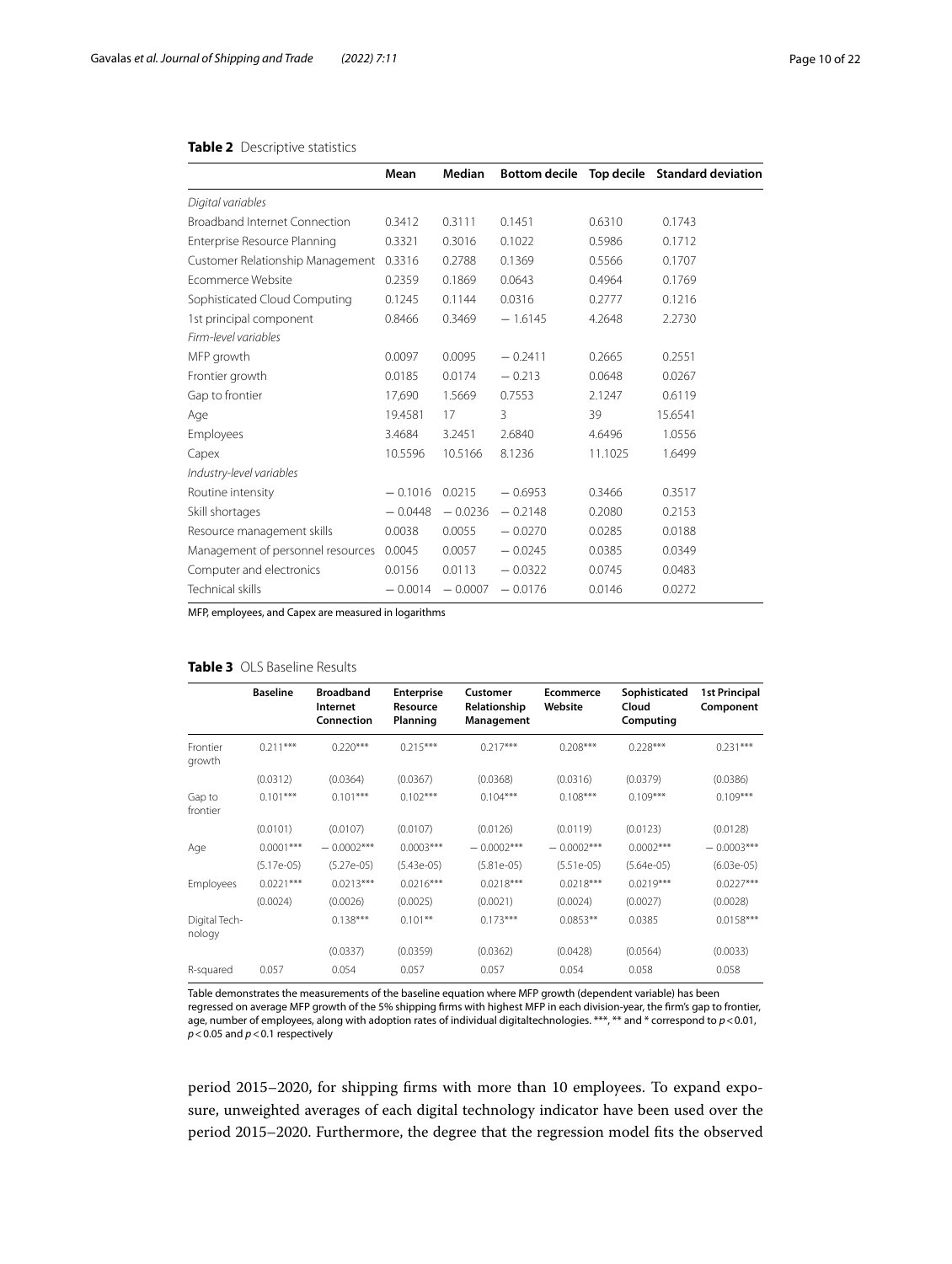data (R-squared) comes in line with Haider et al. ([2021](#page-20-26)), Ciarli et al. [\(2021\)](#page-19-6), Gal et al. ([2019\)](#page-20-17), Andrews et al. [\(2016\)](#page-20-27).

Something notable here is the various degrees of efficiency and digital adoption among the two available shipping divisions. To fnd this we have incorporated NACE Rev.2, Section  $H<sup>7</sup>$  $H<sup>7</sup>$  $H<sup>7</sup>$ —Transportation and Storage data, and precisely Divisions 50 & 52 (Eurostat [2008](#page-20-0)). Division 50 includes the transport of passengers or freight over water, whether scheduled or not. Also included are the operation of towing or pushing boats, excursion, cruise or sightseeing boats, ferries, water taxis etc. Although the location is an indicator for the separation between sea and inland water transport, the deciding factor is the type of vessel used. Transport on sea-going vessels is classifed in groups 50.1 and 50.2, while transport using other vessels is classifed in groups 50.3 and 50.4. Tis division excludes restaurant and bar activities on board ships, if carried out by separate units. Division 52 includes warehousing and support activities for transportation, such as operating of transport infrastructure (e.g. airports, harbors, tunnels, bridges, etc.), the activities of transport agencies and cargo handling (Table [4](#page-11-0)).

Afterwards, we proceeded with regressing frm-level MFP growth of the top 5% frontier shipping frms in each division-year, the frm's gap to this frontier, age, number of employees, and eventually the interface amongst digital adoption rates and a dummy for each division. Table [5](#page-13-0) below describes the values of the baseline equation where frmlevel MFP growth is regressed on average MFP growth of the 5% shipping frms with highest MFP in each division-year cell, the shipping firm's lagged gap to this efficiency threshold, and age/size. Moreover, the last column displays fndings for the 1st principal component of the fve technologies. All regressions include division and countryyear fxed efects and are grouped at the country-division level. Shipping frms being at the division-year threshold have not been included in the regressions. Regressions are based on frm-level data from EU 27 countries and 2 divisions (NACE Rev.2, Section H), over the period 2015–2020, for shipping frms with more than 10 employees. To expand exposure, unweighted averages of each digital technology indicator have been used over the same period.

As observed in Table [5,](#page-13-0) greater firm-level efficiency is involved in the digital adoption process of water transport rather than warehousing and support activities for transportation; the only technological tool working the other way round seems broadband Inter-net Connection. This comes in line with Sorbe et al. ([2019](#page-21-0)) argument that the efficiency gains from digital adoption seem greater in industries that are intensive in routine tasks. Tis validates that streamlining or automating routine assignments is one of the channels through which digital adoption enhances efficiency.

A few years ago, Akerman et al. ([2015](#page-19-7)), assessed the impact of broadband internet on labor market outcomes and efficiency amongst different types of workers. They argued that such technology enhances (or deteriorates) the labor market outcomes and efficiency of skilled (or unskilled) workers, and precisely reinforced skilled workers in executing nonroutine abstract assignments and substituted for unskilled workers

<span id="page-10-0"></span> $7$  Section H includes the provision of passenger or freight transport, whether scheduled or not, by rail, pipeline, road, water or air and associated activities such as terminal and parking facilities, cargo handling, storage etc. Included in this section is the renting of transport equipment with driver or operator. Also included are postal and courier activities.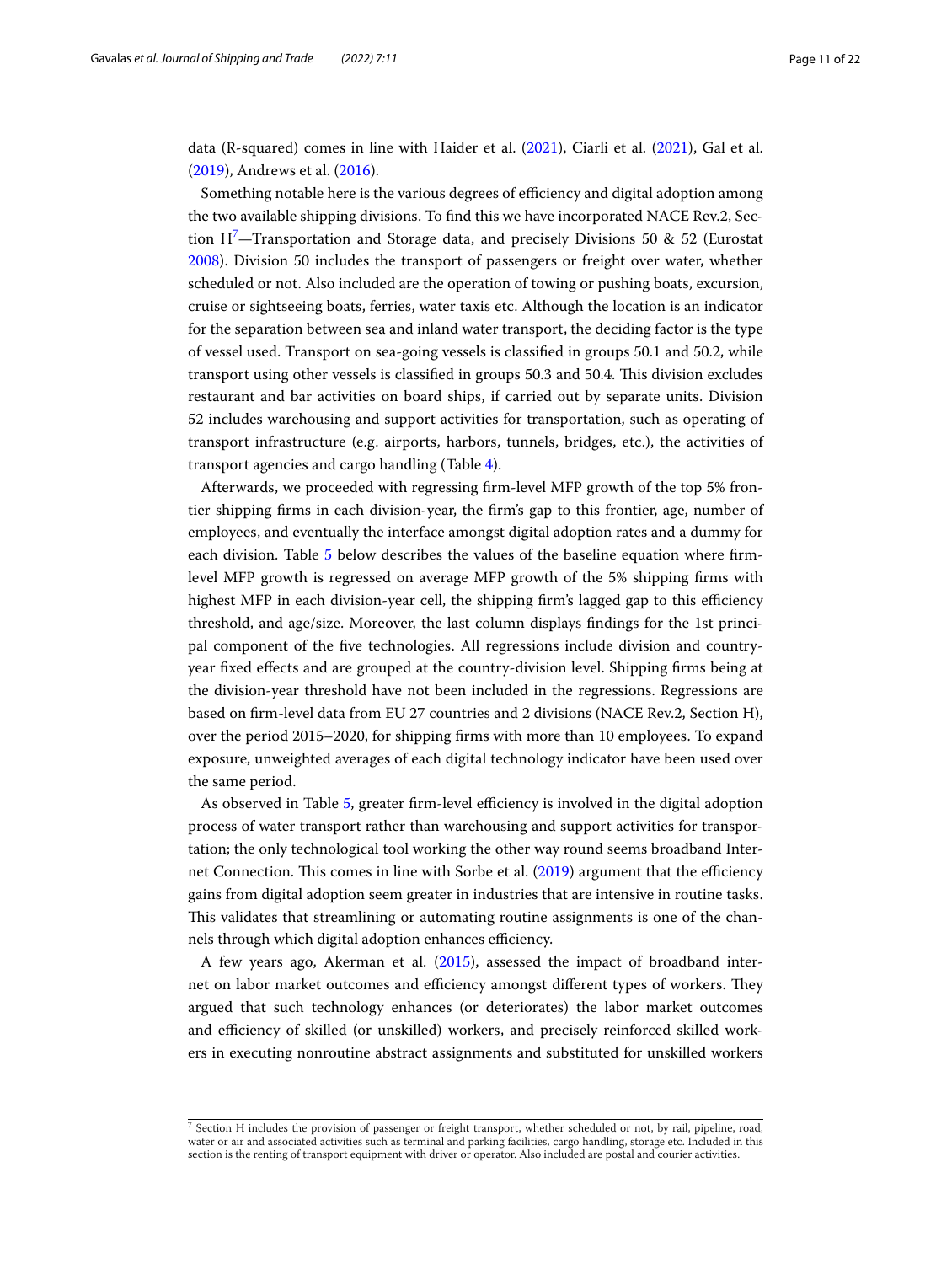|                                |      |       | Section H - Transportation and Storage                     |                                                                                                                                                                                                                                                                                                                               |                                          |
|--------------------------------|------|-------|------------------------------------------------------------|-------------------------------------------------------------------------------------------------------------------------------------------------------------------------------------------------------------------------------------------------------------------------------------------------------------------------------|------------------------------------------|
| <b>NACE Rev.</b><br>2 Division |      |       | Group Class Description                                    | <b>Detailed description</b>                                                                                                                                                                                                                                                                                                   | <b>ISIC</b><br>Rev. 4<br><b>Division</b> |
| 50                             |      |       | Water transport                                            |                                                                                                                                                                                                                                                                                                                               |                                          |
|                                | 50.1 |       | Sea and coastal passenger water<br>transport               | This group includes the transport<br>of passengers on vessels designed<br>for operating on sea or coastal<br>waters. Also included is the trans-<br>port of passengers on great lakes<br>etc. when similar types of vessels<br>are used                                                                                       |                                          |
|                                |      | 50.10 | Sea and coastal passenger water<br>transport               | This class includes, transport of<br>passengers over seas and coastal<br>waters, whether scheduled or not<br>(operation of excursion, cruise or<br>sightseeing boats, operation of<br>ferries, water taxis etc.), renting of<br>pleasure boats with crew for sea<br>and coastal water transport (e.g.<br>for fishing cruises) | 5011                                     |
|                                | 50.2 |       | Sea and coastal freight water<br>transport                 | This group includes the transport<br>of freight on vessels designed for<br>operating on sea or coastal waters.<br>Also included is the transport of<br>freight on great lakes etc. when<br>similar types of vessels are used                                                                                                  |                                          |
|                                |      | 50.20 | Sea and coastal freight water<br>transport                 | This class includes transport of<br>freight over seas and coastal<br>waters, whether scheduled or not<br>(transport by towing or pushing<br>of barges, oil rigs etc.), and renting<br>of vessels with crew for sea and<br>coastal freight water transport                                                                     | 5012                                     |
|                                | 50.3 |       | Inland passenger water transport                           | This group includes the transport<br>of passengers on inland waters,<br>involving vessels that are not suit-<br>able for sea transport                                                                                                                                                                                        |                                          |
|                                |      | 50.30 | Inland passenger water transport                           | This class includes transport of<br>passengers via rivers, canals,<br>lakes and other inland water-<br>ways, including inside harbours<br>and ports, renting of pleasure<br>boats with crew for inland water<br>transport                                                                                                     | 5021                                     |
|                                | 50.4 |       | Inland freight water transport                             | This group includes the transport<br>of freight on inland waters, involv-<br>ing vessels that are not suitable for<br>sea transport                                                                                                                                                                                           |                                          |
|                                |      | 50.40 | Inland freight water transport                             | This class includes transport of<br>freight via rivers, canals, lakes and<br>other inland waterways, including<br>inside harbours and ports, and<br>renting of vessels with crew for<br>inland freight water transport                                                                                                        | 5022                                     |
| 52                             |      |       | Warehousing and support activi-<br>ties for transportation | This division includes warehous-<br>ing and support activities for<br>transportation, such as operating<br>of transport infrastructure<br>(e.g. airports, harbours, tunnels,<br>bridges, etc.), the activities of trans-<br>port agencies and cargo handling                                                                  |                                          |
|                                | 52.1 |       | Warehousing and storage                                    |                                                                                                                                                                                                                                                                                                                               |                                          |

# <span id="page-11-0"></span>**Table 4** Shipping divisions used in the model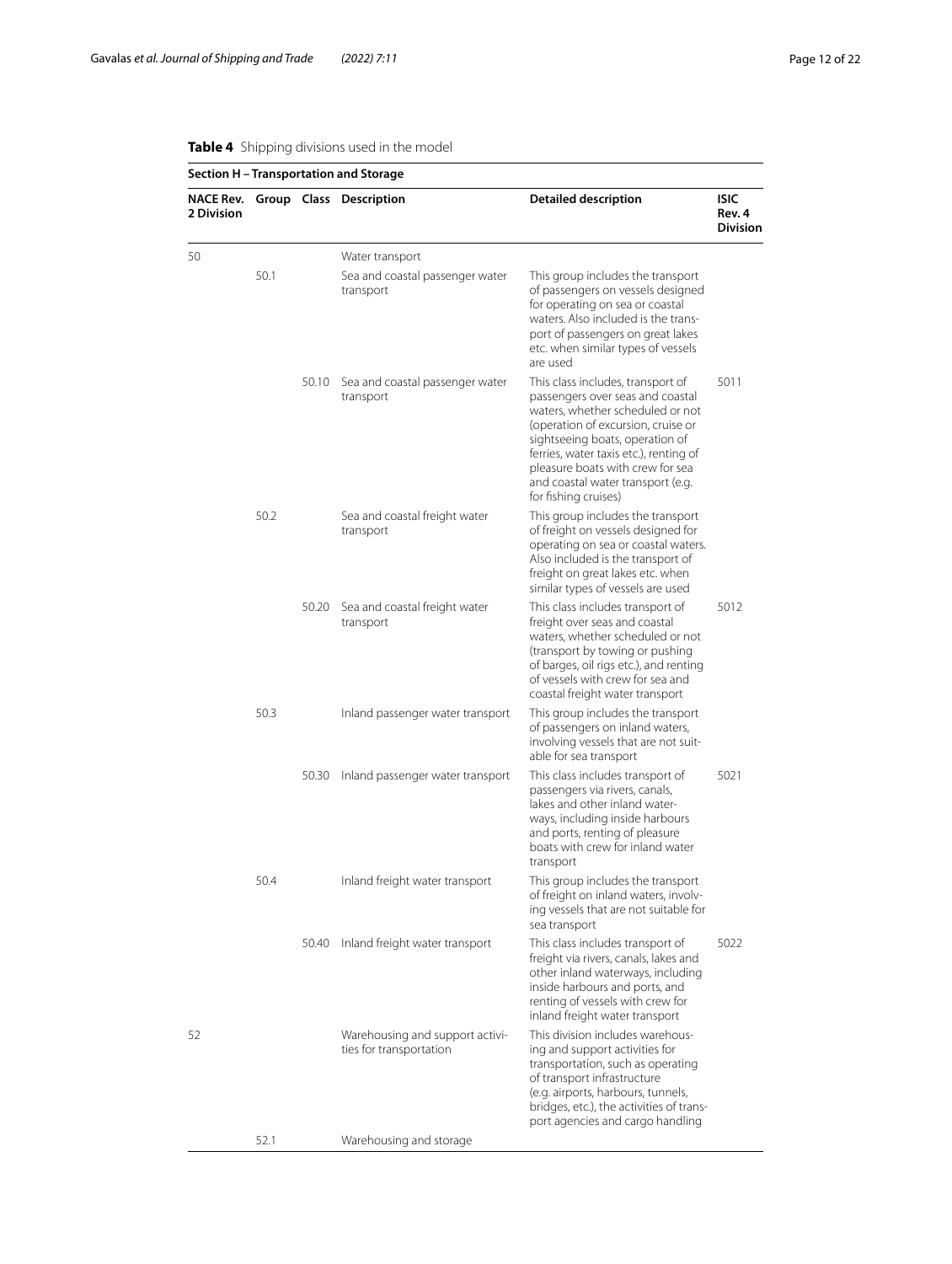# **Table 4** (continued)

| Section H - Transportation and Storage |      |       |                                                          |                                                                                                                                                                                                                                                                                                                                                                                                                                                                                                                                                                                                                                                      |                                          |  |
|----------------------------------------|------|-------|----------------------------------------------------------|------------------------------------------------------------------------------------------------------------------------------------------------------------------------------------------------------------------------------------------------------------------------------------------------------------------------------------------------------------------------------------------------------------------------------------------------------------------------------------------------------------------------------------------------------------------------------------------------------------------------------------------------------|------------------------------------------|--|
| 2 Division                             |      |       | NACE Rev. Group Class Description                        | <b>Detailed description</b>                                                                                                                                                                                                                                                                                                                                                                                                                                                                                                                                                                                                                          | <b>ISIC</b><br>Rev. 4<br><b>Division</b> |  |
|                                        |      |       | 52.10 Warehousing and storage                            | This class includes operation of<br>storage and warehouse facilities<br>for all kinds of goods (operation of<br>grain silos, general merchandise<br>warehouses, refrigerated ware-<br>houses, storage tanks etc.), storage<br>of goods in foreign trade zones,<br>and blast freezing                                                                                                                                                                                                                                                                                                                                                                 | 5210                                     |  |
|                                        | 52.2 |       | Support activities for transporta-<br>tion               | This group includes activities<br>supporting the transport of<br>passengers or freight, such as<br>operation of parts of the transport<br>infrastructure or activities related<br>to handling freight immediately<br>before or after transport or<br>between transport segments. The<br>operation and maintenance of all<br>transport facilities is included                                                                                                                                                                                                                                                                                         |                                          |  |
|                                        |      | 52.22 | Service activities incidental to<br>water transportation | This class includes activities related 5222<br>to water transport of passengers,<br>animals or freight (operation of<br>terminal facilities such as harbours<br>and piers, operation of waterway<br>locks etc., navigation, pilotage<br>and berthing activities, lighterage,<br>salvage activities, and lighthouse<br>activities)                                                                                                                                                                                                                                                                                                                    |                                          |  |
|                                        |      |       | 52.24 Cargo handling                                     | This class includes loading and<br>unloading of goods or passengers'<br>luggage irrespective of the mode<br>of transport used for transporta-<br>tion, stevedoring and loading and<br>unloading of freight railway cars                                                                                                                                                                                                                                                                                                                                                                                                                              | 5224                                     |  |
|                                        |      | 52.29 | Other transportation support<br>activities               | This class includes forwarding of<br>freight, arranging or organising of<br>transport operations by rail, road,<br>sea or air, organisation of group<br>and individual consignments<br>(including pickup and delivery of<br>goods and grouping of consign-<br>ments), issue and procurement<br>of transport documents and<br>waybills, activities of customs<br>agents, activities of sea-freight<br>forwarders and air-cargo agents,<br>brokerage for ship and aircraft<br>space, goods-handling operations,<br>e.g. temporary crating for the sole<br>purpose of protecting the goods<br>during transit, uncrating, sampling,<br>weighing of goods | 5229                                     |  |

in performing routine assignments. In 2016, Marcolin et al. ([2016](#page-20-28)) used information to build an assessment model of the routine content of occupations, based on information of the magnitude to which employees can adjust the sequence in which they execute their tasks and decide the type of tasks to be completed according to the job description. Recently, Chevalier and Luciani [\(2018\)](#page-20-29) after employing a data series built for 228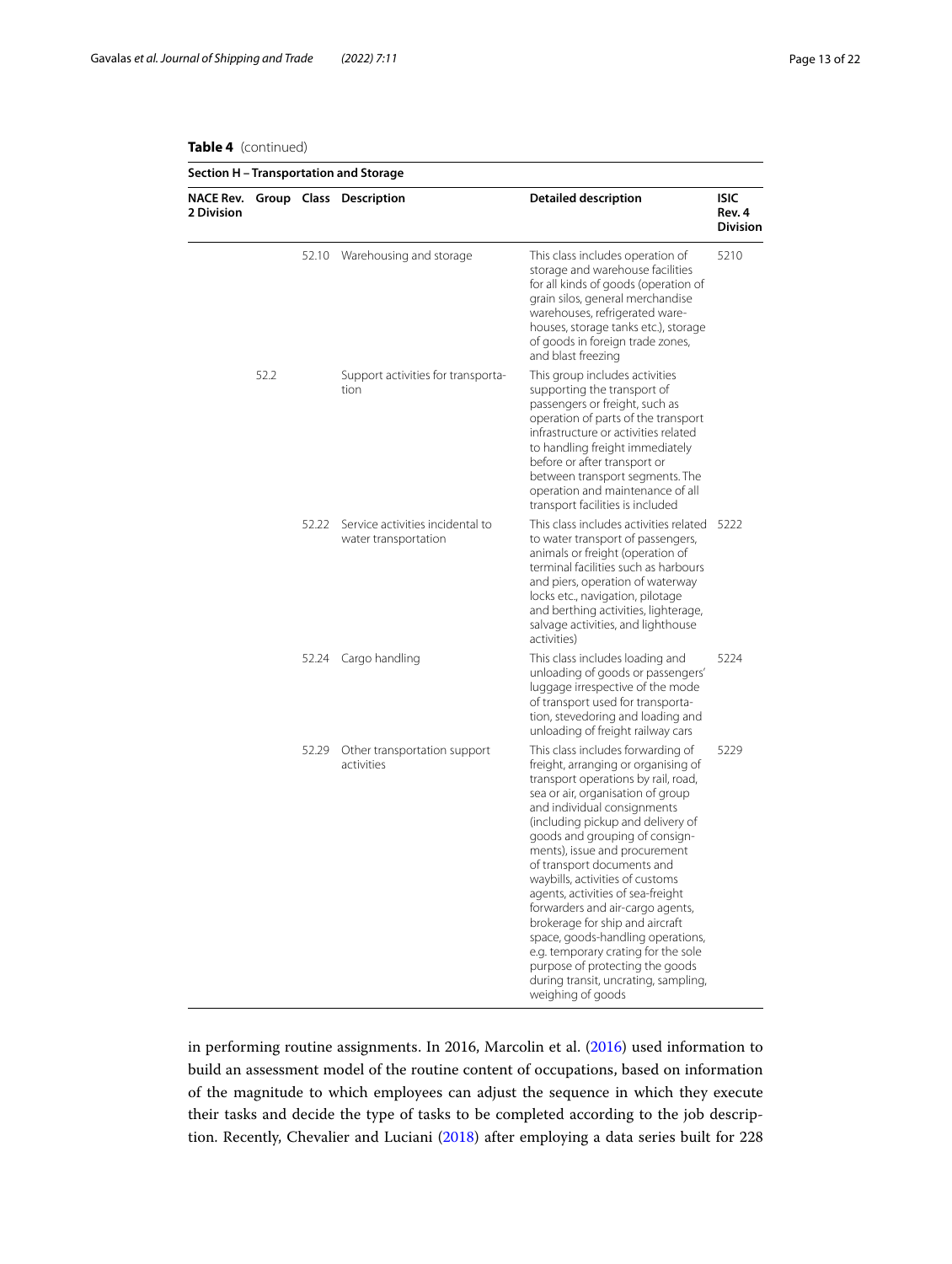|                                                                       | <b>Broadband</b><br>Internet<br>Connection | <b>Enterprise</b><br>Resource<br>Planning | Customer<br>Relationship<br>Management | <b>Ecommerce</b><br>Website | Sophisticated<br>Cloud<br>Computing | <b>1st Principal</b><br>Component |
|-----------------------------------------------------------------------|--------------------------------------------|-------------------------------------------|----------------------------------------|-----------------------------|-------------------------------------|-----------------------------------|
| Frontier<br>growth                                                    | $0.175***$                                 | $0.115***$                                | $0.167***$                             | $0.169***$                  | $0.139***$                          | $0.181***$                        |
|                                                                       | (0.0366)                                   | (0.0385)                                  | (0.0416)                               | (0.0416)                    | (0.0463)                            | (0.0426)                          |
| Gap to<br>frontier                                                    | $0.118***$                                 | $0.115***$                                | $0.117***$                             | $0.118***$                  | $0.120***$                          | $0.121***$                        |
|                                                                       | (0.0045)                                   | (0.0045)                                  | (0.0058)                               | (0.0053)                    | (0.0053)                            | (0.0054)                          |
| Age                                                                   | $-0.0002***$                               | $0.0003***$                               | $-0.0002***$                           | $-0.0002***$                | $0.0002***$                         | $-0.0003***$                      |
|                                                                       | $(5.29e-05)$                               | $(5.43e-05)$                              | $(5.41e-05)$                           | $(5.13e-05)$                | $(5.02e-05)$                        | $(5.47e-05)$                      |
| Employees                                                             | $0.0264***$                                | $0.0226***$                               | $0.0223***$                            | $0.0237***$                 | $0.0243***$                         | $0.0266***$                       |
|                                                                       | (0.0025)                                   | (0.0025)                                  | (0.0013)                               | (0.0014)                    | (0.0026)                            | (0.0028)                          |
| Digital Tech-<br>nology                                               | $0.124***$                                 | $0.101***$                                | $0.244***$                             | $0.176***$                  | $0.331***$                          | $0.0246***$                       |
| (Water trans-<br>port)                                                | (0.0447)                                   | (0.0359)                                  | (0.0438)                               | (0.0496)                    | (0.137)                             | (0.0048)                          |
| Digital Tech-<br>nology                                               | $0.138***$                                 | 0.0436                                    | $0.150***$                             | 0.0474                      | 0.0569                              | $0.0133***$                       |
| (Warehousing<br>and support<br>activities for<br>transporta-<br>tion) | (0.0321)                                   | (0.0359)                                  | (0.0325)                               | (0.0428)                    | (0.0564)                            | (0.0034)                          |
| R-squared                                                             | 0.064                                      | 0.067                                     | 0.067                                  | 0.064                       | 0.068                               | 0.068                             |

<span id="page-13-0"></span>**Table 5** Observing the segregation between "Water transport" & "Warehousing and support activities for transportation" Divisions

\*\*\*, \*\* and \* correspond to  $p$  < 0.01,  $p$  < 0.05 and  $p$  < 0.1 respectively. The last column shows results for the 1st principal component of the fve technological tools

manufacturing industries in France between 1994 and 2007 argued that discriminating between low-tech and mid/high tech industries and between high-skilled and low-skilled employees stipulates an adequate level of heterogeneity to depict discrete conclusions for efficiency and employment where automation is more concentrated.

A question arising here is how to proxy routine intensity; to do so, we follow Marcolin et al. ([2016\)](#page-20-28) by employing the Routine Intensity Indicator (RII), developed on statistics from the OECD Programme for the International Assessment of Adult Competencies survey (OECD 2016). The RII index integrating the routine content of the task executed by an employee *i* employed in division *d* and position *p*, could be written as:

<span id="page-13-1"></span>
$$
RII_{i,d,p} = w_{freq} Frequency_{i,d,p} + w_{elast}Elasticity_{i,d,p} + w_{proj}Projection_{i,d,p} + w_{man}Management_{i,d,p},
$$
\n(2)

where *Frequency*, *Elasticity*, *Projection*, and *Management* are the rates of recurrence with which employees may, respectively (1) decide the regularity of the assignments involved by the position, (2) adjust the subject of job description or how this is executed, (3) plan their own work duties, and (4) manage their own working time. When forming the RII, a weight  $w$  which is independent on the employee, his/her division and position, may be correlated to each variable with the intention of providing additional or less amount of signifcance to the distinct routine features.

The OECD Programme for the International Assessment of Adult Competencies survey mentioned above, states that each of the defned variables is implicit by a scale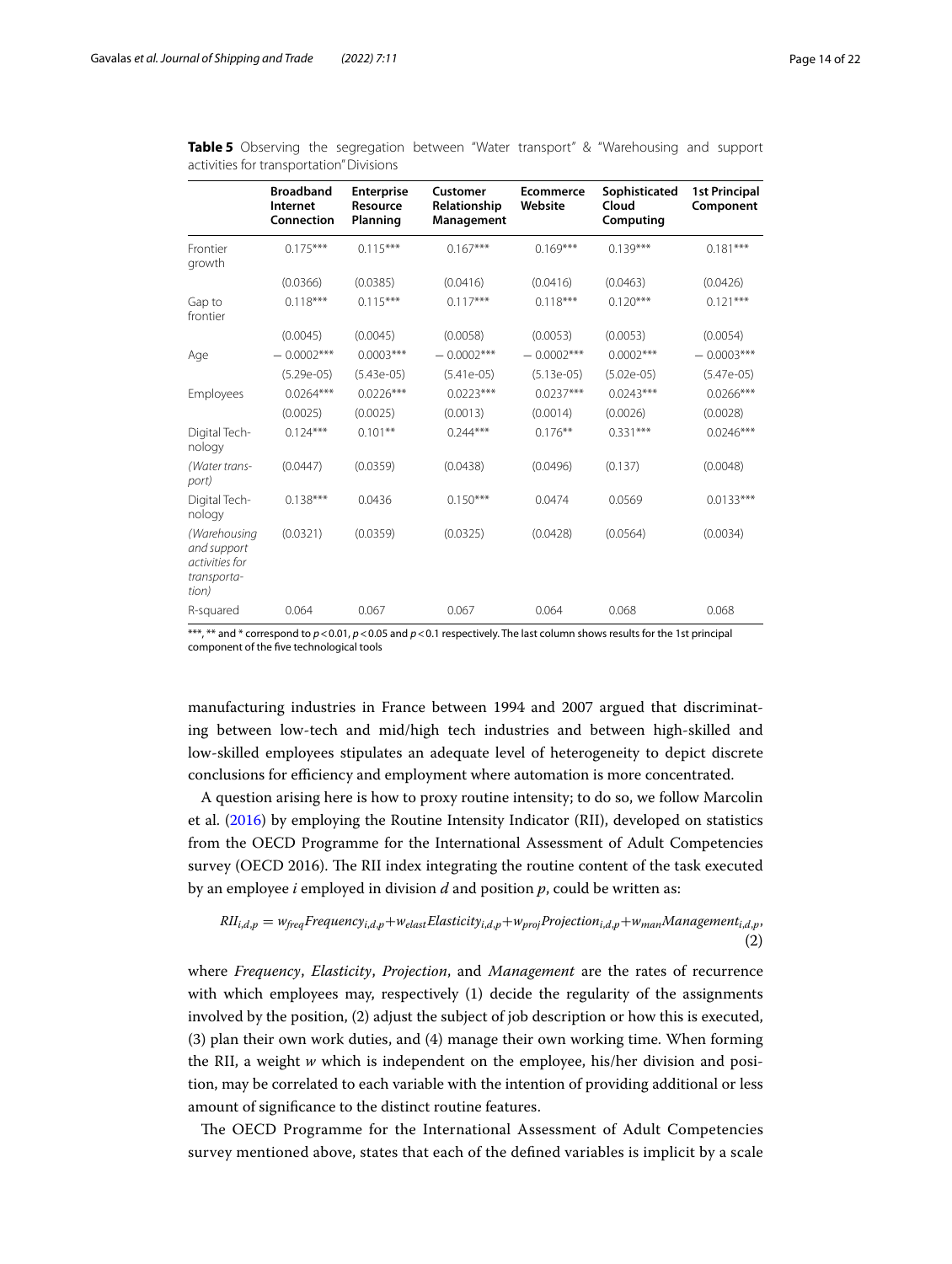|                                                 | <b>Broadband</b><br>Internet<br>Connection | <b>Enterprise</b><br>Resource<br>Planning | Customer<br>Relationship<br>Management | <b>Ecommerce</b><br>Website | Sophisticated<br>Cloud<br>Computing | <b>1st Principal</b><br>Component |
|-------------------------------------------------|--------------------------------------------|-------------------------------------------|----------------------------------------|-----------------------------|-------------------------------------|-----------------------------------|
| Frontier<br>growth                              | $0.216***$                                 | $0.215***$                                | $0.219***$                             | $0.214***$                  | $0.227***$                          | $0.233***$                        |
|                                                 | (0.0383)                                   | (0.0380)                                  | (0.0378)                               | (0.0381)                    | (0.0372)                            | (0.0374)                          |
| Gap to<br>frontier                              | $0.101***$                                 | $0.102***$                                | $0.104***$                             | $0.108***$                  | $0.108***$                          | $0.109***$                        |
|                                                 | (0.0142)                                   | (0.0140)                                  | (0.0144)                               | (0.0143)                    | (0.0141)                            | (0.0146)                          |
| Age                                             | $-0.0002***$                               | $0.0003***$                               | $-0.0002***$                           | $-0.0002***$                | $0.0002***$                         | $-0.0003***$                      |
|                                                 | $(6.18e-05)$                               | $(6.19e-05)$                              | $(6.23e-05)$                           | $(6.19e-05)$                | $(7.11e-05)$                        | $(7.37e-05)$                      |
| Employees                                       | $0.0184***$                                | $0.0180***$                               | $0.0223***$                            | $0.0180***$                 | $0.0229***$                         | $0.0234***$                       |
|                                                 | (0.0035)                                   | (0.0035)                                  | (0.0023)                               | (0.0024)                    | (0.0036)                            | (0.0038)                          |
| Digital Tech-<br>nology                         | $0.148***$                                 | 0.0531                                    | $0.157***$                             | $0.103**$                   | $0.165*$                            | $0.0209***$                       |
|                                                 | (0.0564)                                   | (0.0531)                                  | (0.0429)                               | (0.0571)                    | (0.115)                             | (0.0052)                          |
| Digital<br>Technology<br>* routine<br>intensity | 0.0157                                     | $0.116**$                                 | $0.128*$                               | $0.174*$                    | $0.271***$                          | $0.0246***$                       |
|                                                 | (0.0614)                                   | (0.0601)                                  | (0.0781)                               | (0.0609)                    | (0.117)                             | (0.0052)                          |
| R-squared                                       | 0.064                                      | 0.062                                     | 0.064                                  | 0.064                       | 0.067                               | 0.067                             |

### <span id="page-14-0"></span>**Table 6** Observing the segregation in line with division routine intensity

\*\*\*, \*\* and \* correspond to *p*<0.01, *p*<0.05 and *p*<0.1 respectively. The last column shows results for the 1st principal component of the fve technological tools

of integer values fuctuating from 1 to 5 and expanded so that 1 signifes the least frequency of routine-intensive operation, and 5 the highest such frequency. The ensuing index RII is consequently rising in the frequency of routine intensive operations, namely the greater the value of the index, the more routine intensive the operation is deemed. As far as the weights are concerned, the four weights should sum to one, so that the support of the RII is the same as its composing variables, and the RII is tied amongst 1 and 5.

After running the regressions in Eq. [2](#page-13-1), we result in digital adoption being closer linked to efficiency gains in divisions extremely intensive in routine tasks than elsewhere (Table [6](#page-14-0)). We tend to agree with Gal et al. [\(2019\)](#page-20-17) upon the plausible interpretation of it, being the existence of wider scope for substitution between technology and labor in these divisions.

One more notable question to answer is whether skill shortages in a division might hinder digital adoption from bearing its maximum efficiency gains. Skill shortages occur when employers are incapable of recruiting workforce with the required set skills in the available labor market and at that time salary level and working conditions. Skill surpluses evolve in the opposing instance, when the supply surpasses the demand for a particular skill (OECD, 2018a). We examine this assumption by broadening the baseline model beyond to incorporate the interface among digital adoption and skill shortages. One possible drawback here could be that shipping frms in which the level of digital adoption is high might trigger skill shortages, provoking a serious endogeneity issue (Cedefop [2015\)](#page-20-30). Nevertheless, according to Table [7](#page-15-0), there seems to be no high correlation of technological tools and skill shortages in the available data set.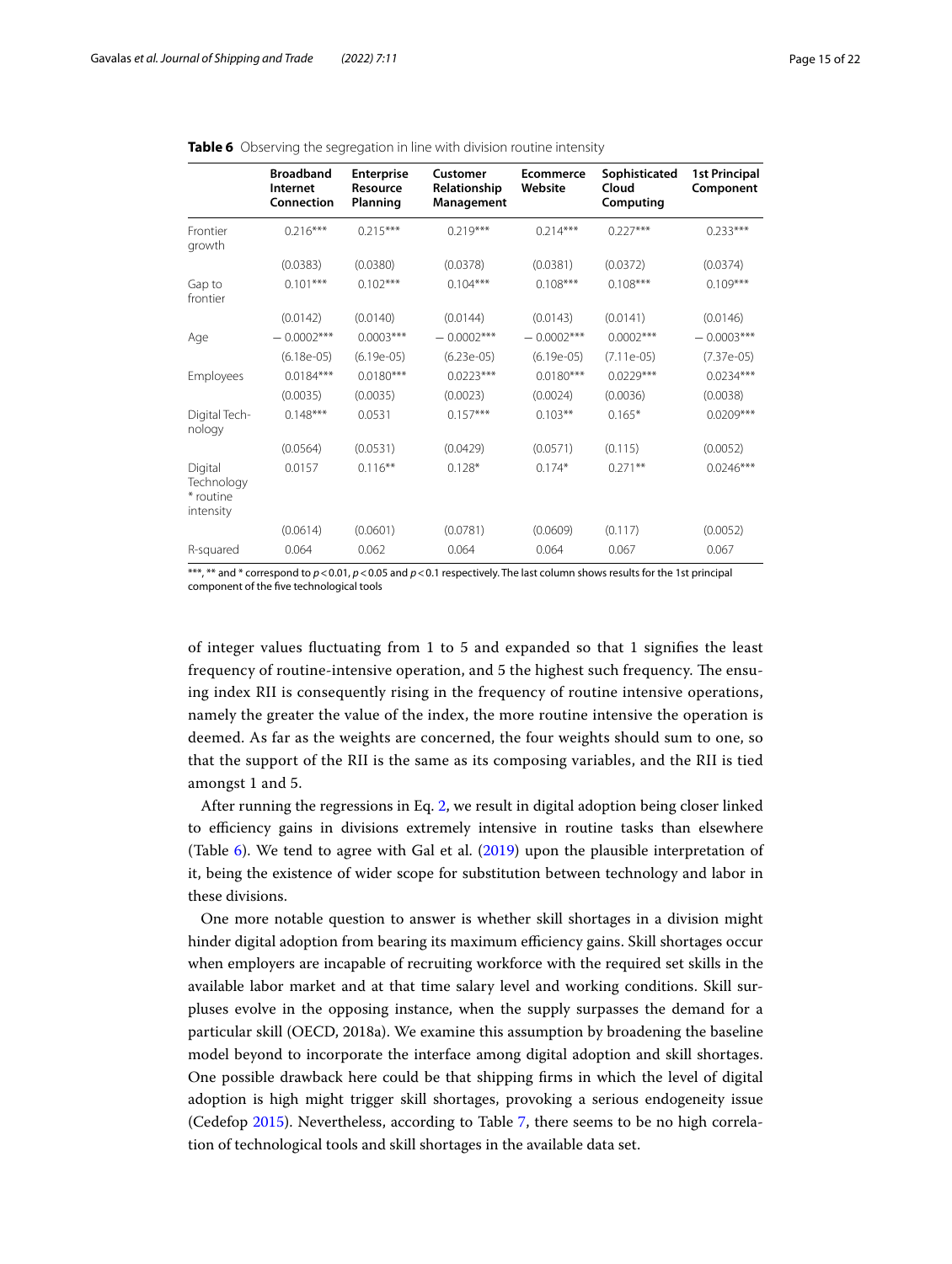### <span id="page-15-0"></span>**Table 7** Relationship between skill shortages and digital adoption

|                                       |              | System skills Technical skills | Complex<br>problem-<br>solving skills | <b>Resource Management</b> |
|---------------------------------------|--------------|--------------------------------|---------------------------------------|----------------------------|
| <b>Broadband Internet Connection</b>  | $0.0545***$  | $0.0684***$                    | $0.0771***$                           | $0.0866$ ***               |
| Enterprise Resource Planning          | $-0.0786***$ | $0.0926**$                     | $-0.0586***$                          | $-0.0556***$               |
| Customer Relationship Manage-<br>ment | $-0.0436***$ | $0.0421***$                    | $-0.0465***$                          | $-0.0354***$               |
| Ecommerce Website                     | $0.0576***$  | $0.0486***$                    | $0.0417***$                           | $0.0384***$                |
| Sophisticated Cloud Computing         | $0.0076***$  | $0.0086***$                    | $-0.0317**$                           | $-0.0162***$               |

\*\*\*, \*\* and \* correspond to *p*<0.01, *p*<0.05 and *p*<0.1 respectively

Furthermore, to examine the association between digital adoption and efficiency expansion across the shipping firms' efficiency allocation, we employ dummy variables that divide the sample consistent with efficiency quartiles in each division, from lowest to highest initial efficiency levels (Table [8\)](#page-16-0). This table shows the results of the equation where frm-level MFP growth is regressed on growth of the top 5% frontier shipping frms in each division-year cell, the shipping frm's gap to this threshold, age and size, a dummy for each productivity quartile, and the interaction between digital technology adoption rates and a dummy for each productivity quartile. Quartile 1 indicates the bottom of the allocation, where quartile  $4$  the upper threshold of it. The last column (1st principal component) exhibits fndings of the baseline equation supplemented by an interface term between digitalization (technological tools) and the gap to the frontier.

The findings of this approach are robust and clearly imply the positive correlation between sector-level diffusion of digitalization and efficiency expansion being clearest for shipping frms near the frontier, consistent with fndings in previous research, such as Gal et al. ([2019](#page-20-17)) and Dhyne et al. ([2018](#page-20-31)). It is noteworthy that ecommerce website and sophisticated cloud computing are the two out of five technological tools used in our model where low efficiency shipping firms (within quartile 1) benefit more, that the rest of shipping frms; this comes in line with the fact that these two technologies need less investment capital from the frm's owners' side (Manganelli and Nicita [2020](#page-20-32)).

Additionally, to discover whether and in what extent the size of a shipping frm plays vital role concerning returns from digitalization, we have employed relevant regres-sions segregating the sample firms by size (Table [9](#page-17-1)). This table shows the results of the equation where frm-level MFP growth is regressed on growth of the top 5% frontier shipping frms in each division-year cell, the shipping frm's gap to this threshold, age and size, a dummy for each productivity quartile, and the interaction between digital technology adoption rates and a dummy for each productivity quartile. Moreover, size category 1 includes shipping frms with 10–20 workers, size category 2 shipping frms from 21 to 50 workers, size category 3 shipping frms with 51–250 workers, and size category 4 shipping frms with more than 250 workers.

What can be interpreted is that size demonstrates less importance than efficiency concerning returns from digitalization. Moreover, some other interesting results to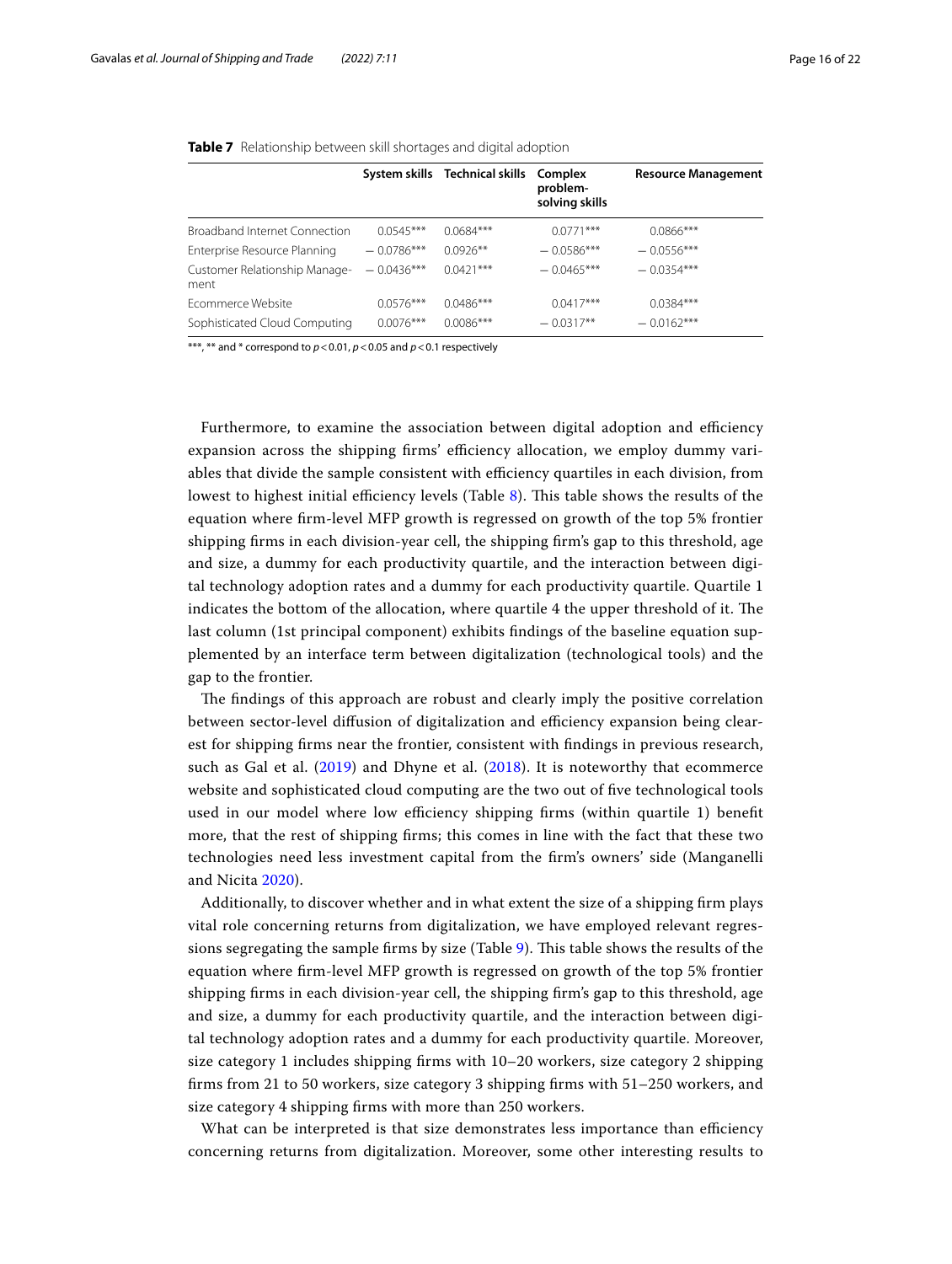(0.0024)

#### **Broadband Internet Connection Enterprise Resource Planning Customer Relationship Management Ecommerce Website Sophisticated Cloud Computing 1st Principal Component 1st Principal Component** Frontier growth  $0.1955***$   $0.1865***$   $0.1925***$   $0.1905***$   $0.2055***$   $0.2245***$   $0.2245***$ (0.0493) (0.0482) (0.0487) (0.0487) (0.0492) (0.0504) (0.0499) Gap to frontier  $0.0636***$   $0.0655***$   $0.0657***$   $0.0653***$   $0.0702***$   $0.0675***$   $0.0975***$ (0.0302) (0.0296) (0.0301) (0.0298) (0.0314) (0.0313) (0.0225) Age  $-0.000***$   $-0.000***$   $-0.000***$   $-0.000***$   $-0.000***$   $-0.000***$   $-0.000***$   $-0.000***$ (5.29e-05) (5.43e-05) (5.41e-05) (5.13e-05) (5.02e-05) (5.47e-05) (5.49e-05) Employees 0.0093\*\*\* 0.0092\*\*\* 0.0097\*\*\* 0.0093\*\*\* 0.0107\*\*\* 0.0111\*\*\* 0.0109\*\*\*  $(0.0123)$   $(0.0111)$   $(0.0123)$   $(0.0123)$   $(0.0124)$   $(0.0125)$   $(0.0133)$ Quartile 2 (dummy)  $- 0.0741***$   $- 0.0557***$   $- 0.0682***$   $- 0.0417***$   $- 0.0436***$   $- 0.0497***$ (0.0229) (0.0239) (0.0253) (0.0245) (0.0204) (0.0224) Quartile 3 (dummy)  $- 0.0809*** - 0.0605*** - 0.0777*** - 0.0463* - 0.0468* - 0.0542**$ (0.0288) (0.0304) (0.0302) (0.0313) (0.0312) (0.0299) Quartile 4 (dummy)  $- 0.0957***$   $- 0.0754***$   $- 0.0946***$   $- 0.0562$   $- 0.0564$   $- 0.0659*$ (0.0368) (0.0395) (0.0409) (0.0403) (0.0403) (0.0392) Digital technology (Quartile 1)  $0.0741***$  − 0.0056  $0.0895***$  0.1115<sup>\*\*</sup> 0.0563 0.0045<sup>\*\*</sup> (0.0431) (0.0557) (0.0549) (0.0695) (0.0846) (0.0147) Digital technology (Quartile 2)  $0.1595***$   $0.0793***$   $0.1555***$   $0.0757*$   $0.0268$  0.0048\*\*\* (0.0437) (0.0512) (0.0435) (0.0554) (0.0711) (0.0148) Digital technology (Quartile 3)  $0.1685***$   $0.0828***$   $0.1715***$   $0.0804***$   $0.0373$   $0.0051***$ (0.0463) (0.0495) (0.0402) (0.0515) (0.0663) (0.0672) Digital technology (Quartile 4) 0.1805\*\*\* 0.0985\*\*\* 0.1915\*\*\* 0.0783\*\* 0.0368 0.0059\*\*\* (0.0529) (0.0491) (0.0452) (0.0527) (0.0628) (0.0141) Digital technology 0.0034\*\*\* (0.0021) Digital technology \* gap to frontier  $-0.0052***$

### <span id="page-16-0"></span>Table 8 The heterogeneous impact of digital adoption on efficiency quartiles

\*\*\*, \*\* and \* correspond to  $p$  < 0.01, p < 0.05 and  $p$  < 0.1 respectively. All regressions include division and country-year fixed efects and are grouped at the country-division level. Shipping frms being at the division-year frontier are not included into the regressions. Regressions are based on shipping frm-level data from the 27 EU countries and 2 divisions (NACE Rev.2, Section H) over the period 2015–2020 for frms with a minimum of 10 employees. To expand exposure, unweighted averages of each digital technology indicator have been used over the same period

R-squared 0.057 0.057 0.057 0.057 0.057 0.060 0.061

mention are: (1) ecommerce website demonstrates the soundest positive association with efficiency for the size category 1 shipping firms; as stated in Yang et al.  $(2015)$  $(2015)$  $(2015)$ , SMEs ecommerce capability could become a rent-generating resource that is not simply copied or replaced, allowing frms to accomplish a viable route to competitive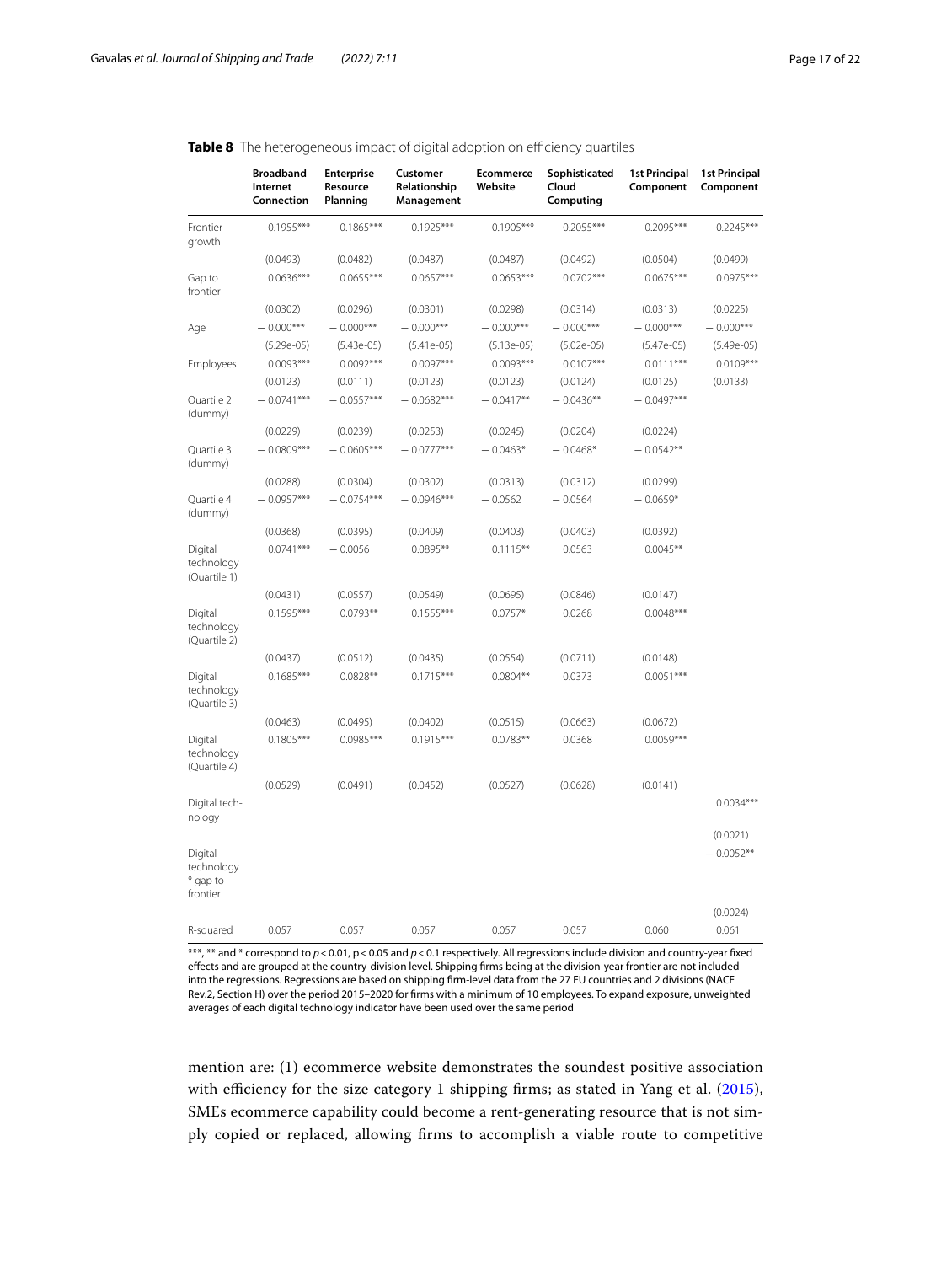|                                              | <b>Broadband</b><br>Internet<br>Connection | <b>Enterprise</b><br>Resource<br>Planning | Customer<br>Relationship<br>Management | <b>Ecommerce</b><br>Website | Sophisticated<br>Cloud<br>Computing | <b>1st Principal</b><br>Component |
|----------------------------------------------|--------------------------------------------|-------------------------------------------|----------------------------------------|-----------------------------|-------------------------------------|-----------------------------------|
| Frontier<br>growth                           | $0.2304***$                                | $0.2194***$                               | $0.2262***$                            | $0.2231***$                 | $0.2318***$                         | $0.2444***$                       |
|                                              | (0.0303)                                   | (0.0293)                                  | (0.0298)                               | (0.0296)                    | (0.0301)                            | (0.0313)                          |
| Gap to<br>frontier                           | $0.111***$                                 | $0.111***$                                | $0.112***$                             | $0.111***$                  | $0.114***$                          | $0.115***$                        |
|                                              | (0.0036)                                   | (0.0032)                                  | (0.0035)                               | (0.0032)                    | (0.0036)                            | (0.0044)                          |
| Age                                          | $-0.0002***$                               | $-0.0002***$                              | $-0.0002***$                           | $-0.0003***$                | $-0.0003***$                        | $-0.0003***$                      |
|                                              | $(5.74e-05)$                               | $(5.41e-05)$                              | $(5.68 - 05)$                          | $(5.55e-05)$                | $(5.69e-05)$                        | $(6.47e-05)$                      |
| Size category<br>2 (dummy)                   | $0.0237***$                                | $0.0213***$                               | $0.0239***$                            | $0.0286***$                 | $0.0292***$                         | $0.0266***$                       |
|                                              | (0.0024)                                   | (0.0038)                                  | (0.0027)                               | (0.0026)                    | (0.0019)                            | (0.0017)                          |
| Size category<br>3 (dummy)                   | $0.0577***$                                | 0.0398***                                 | $0.0531***$                            | $0.0596***$                 | $0.0638***$                         | $0.0566***$                       |
|                                              | (0.0071)                                   | (0.0072)                                  | (0.0078)                               | (0.0063)                    | (0.0061)                            | (0.0057)                          |
| Size category<br>4 (dummy)                   | $0.0836***$                                | $0.0597***$                               | $0.0815***$                            | $0.0924***$                 | $0.0916***$                         | $0.0796***$                       |
|                                              | (0.0085)                                   | (0.0083)                                  | (0.0085)                               | (0.0085)                    | (0.0081)                            | (0.0074)                          |
| Digital tech-<br>nology (Size<br>category 1) | $0.1507***$                                | $0.0833*$                                 | $0.1921***$                            | $0.1204***$                 | 0.0986                              | $0.0252***$                       |
|                                              | (0.0263)                                   | (0.0345)                                  | (0.0285)                               | (0.0383)                    | (0.0502)                            | (0.0041)                          |
| Digital tech-<br>nology (Size<br>category2)  | $0.1573***$                                | $0.0989**$                                | $0.199***$                             | $0.1054**$                  | 0.0738                              | $0.0249***$                       |
|                                              | (0.0267)                                   | (0.0331)                                  | (0.0267)                               | (0.0364)                    | (0.0479)                            | (0.0037)                          |
| Digital tech-<br>nology (Size<br>category 3) | $0.136***$                                 | $0.129***$                                | $0.1967***$                            | $0.0922*$                   | 0.0271                              | $0.0236***$                       |
|                                              | (0.0279)                                   | (0.0291)                                  | (0.0271)                               | (0.0367)                    | (0.0492)                            | (0.0032)                          |
| Digital tech-<br>nology (Size<br>category 4) | $0.1214***$                                | $0.136***$                                | $0.1751***$                            | $-0.0429$                   | $-0.0198$                           | $0.0206***$                       |
|                                              | (0.0305)                                   | (0.0295)                                  | (0.0281)                               | (0.0359)                    | (0.0485)                            | (0.0029)                          |
| R-squared                                    | 0.057                                      | 0.057                                     | 0.058                                  | 0.057                       | 0.059                               | 0.060                             |

### <span id="page-17-1"></span>Table 9 Observing the impact of digital adoption on efficiency by size category

\*\*\*, \*\* and \* correspond to *p*<0.01, *p*<0.05 and *p*<0.1 respectively. All regressions include division and country-year fxed efects and are grouped at the country-division level. Shipping frms being at the division-year frontier are not included into the regressions. Regressions are based on shipping frm-level data from the 27 EU countries and 2 divisions (NACE Rev.2, Section H) over the period 2015–2020 for frms with a minimum of 10 employees. To expand exposure, unweighted averages of each digital technology indicator have been used over the same period

advantage, (2) ecommerce website shows negative association with efficiency for the size category 4 shipping frms, (3) sophisticated cloud computing reveals negative association with efficiency for the size category  $4$  shipping firms,  $(4)$  enterprise resource planning is proved to be strongly positively related to efficiency developments in the size category 4 shipping frms.

# <span id="page-17-0"></span>**Conclusion and discussion**

Given the vital position of the maritime industry in strengthening the global market, the industry's rather delayed adaptation to a digitalized ecosystem compared to other worldwide industries seems surprising. For those operating in the maritime industry, an industry in which guidelines, procedures, and protocols provide specifc directives,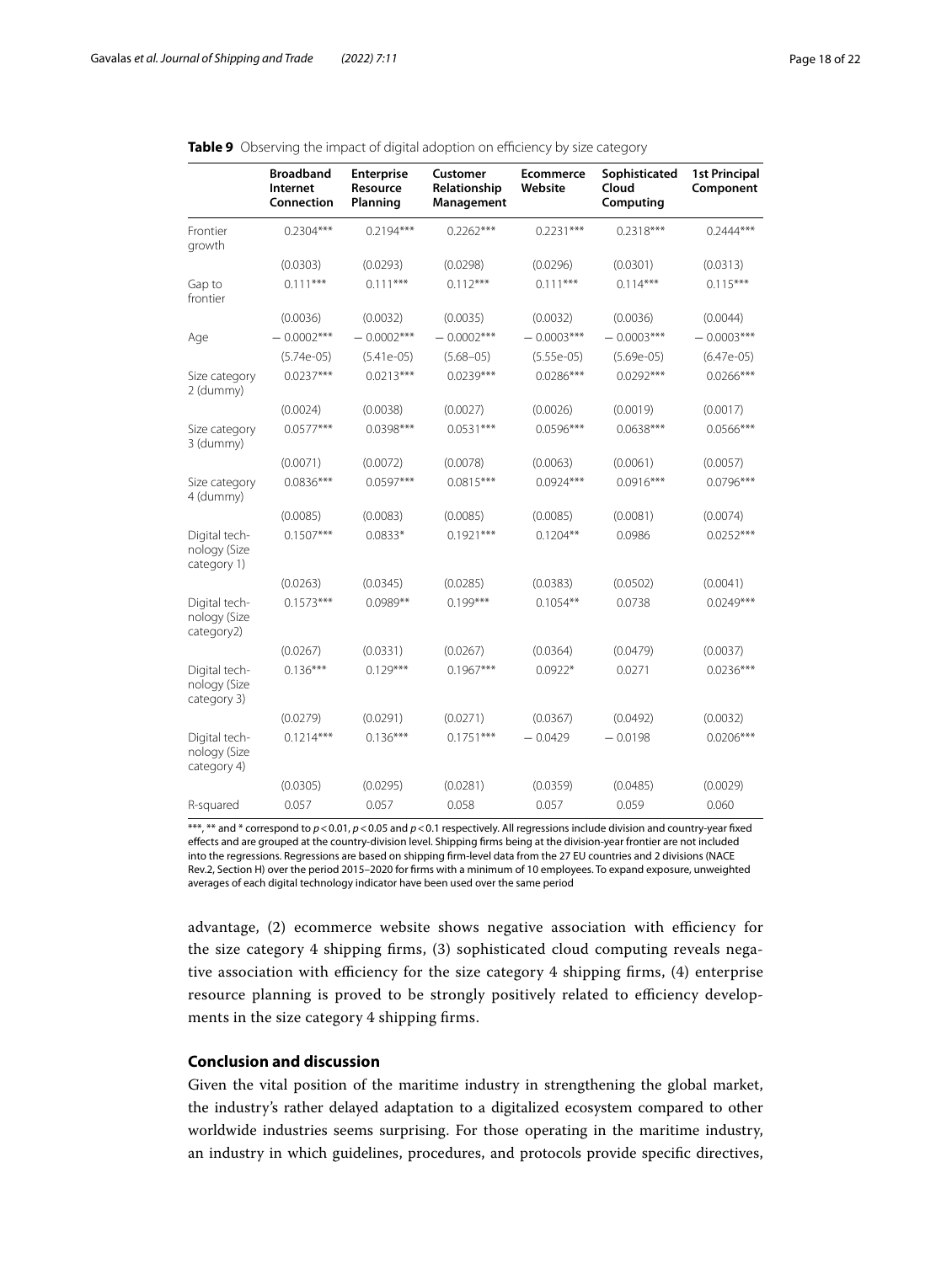adaptive shift could be considered as being rather sluggish. In this study, an attempt has been made to investigate maritime digital adoption and efficiency maturity, shedding light on how industry stakeholders may derive value from data solutions, for making better operational decisions.

Our fndings strengthen the concept of digital technologies adoption being commonly linked to considerably greater firm-level efficiency. These findings stand for a variety of technologies (1) Sophisticated Cloud Computing, (2) Broadband Internet Connection, (3) Enterprise Resource Planning, (4) Customer Relationship Management, and (5) Ecommerce Website. Tis relationship seems clearer in the water transport division, indicating that digital adoption can restructure production practices and, in a way, play a role of an alternative for routine labor input. The relationship amongst the adoption of digital technologies and efficiency seems also clearer for shipping firms that are already highly productive, likely to take advantage of supplementary administrative and technical skills. This proof is consistent with the possibility of digitalization intensifying diffusion in firm-level efficiency results.

The approach in this paper has a number of limitations. First, the data used have been driven from the two available under study Eurostat divisions, under NACE Rev.2 taxonomy, namely water transport activities and warehousing/support activities for transportation. Such analysis does not cover the entire maritime industry. Further research could contain additional non-EU NACE taxonomy codes, broadening the spectrum of the industry's sectors/segments. Second, since shipping is experiencing increasing pressure to decarbonize its operations and to reduce emissions to  $\sin^8$  $\sin^8$  further research is needed to improve the understanding of the links between digitalization and decarbonization in the maritime sector, something that we have not gone through in our study. We feel that these two terms should not be treated as though they were two diferent goals, but we feel that digitalization is a potential enabler towards decarbonization. Third, in connection to the above, one should try to employ the regulatory environment into this model by implementing a sort of regulatory impact indicator, emphasizing on proper data collection, because data of today is really what forms the regulations of tomorrow; this also means that regulations which will come into force over the next years are based on data that have been collected over the preceding years. For instance, the emissions trading scheme is likely to apply to the maritime sector from 2023 onwards; all that was preceded by the EU-MRV (monitoring, reporting, and verification) system<sup>[9](#page-18-1)</sup> regulations which was all about collecting emissions data from ships. That is partly geared towards the EU being able to set an appropriate quantity of emissions for shipping (ICC 2015).

Though shipping firm efficiency is influenced by a variety of factors, the influence of digital technologies is regularly made in areas implicitly associated to the accounting measures of firm efficiency. One should develop a digital technologies-effect model on the intangible components of efficiency, like product or service quality, customer

<span id="page-18-0"></span><sup>8</sup> In April 2018, the IMO adopted an ambitious GHG reduction strategy with a vision to decarbonize shipping as soon as possible within this century. With 2008 as a baseline year, this strategy aims to reduce with at least 50% total GHG emissions from shipping by 2050, while at the same time reducing the average carbon intensity (CO2 per tonne-mile) by at least 40% by 2030, and 70% before mid-century (OECD, 2018b).

<span id="page-18-1"></span> $9$  The European MRV Regulation entered into force in 2015, the first reporting period starts 1 January 2018. Companies operating ships of over 5000GT which carry passengers or cargo for commercial purposes to or from European ports, regardless of the fag they fy, must submit their monitoring plans to an accredited verifer by 31 August 2017.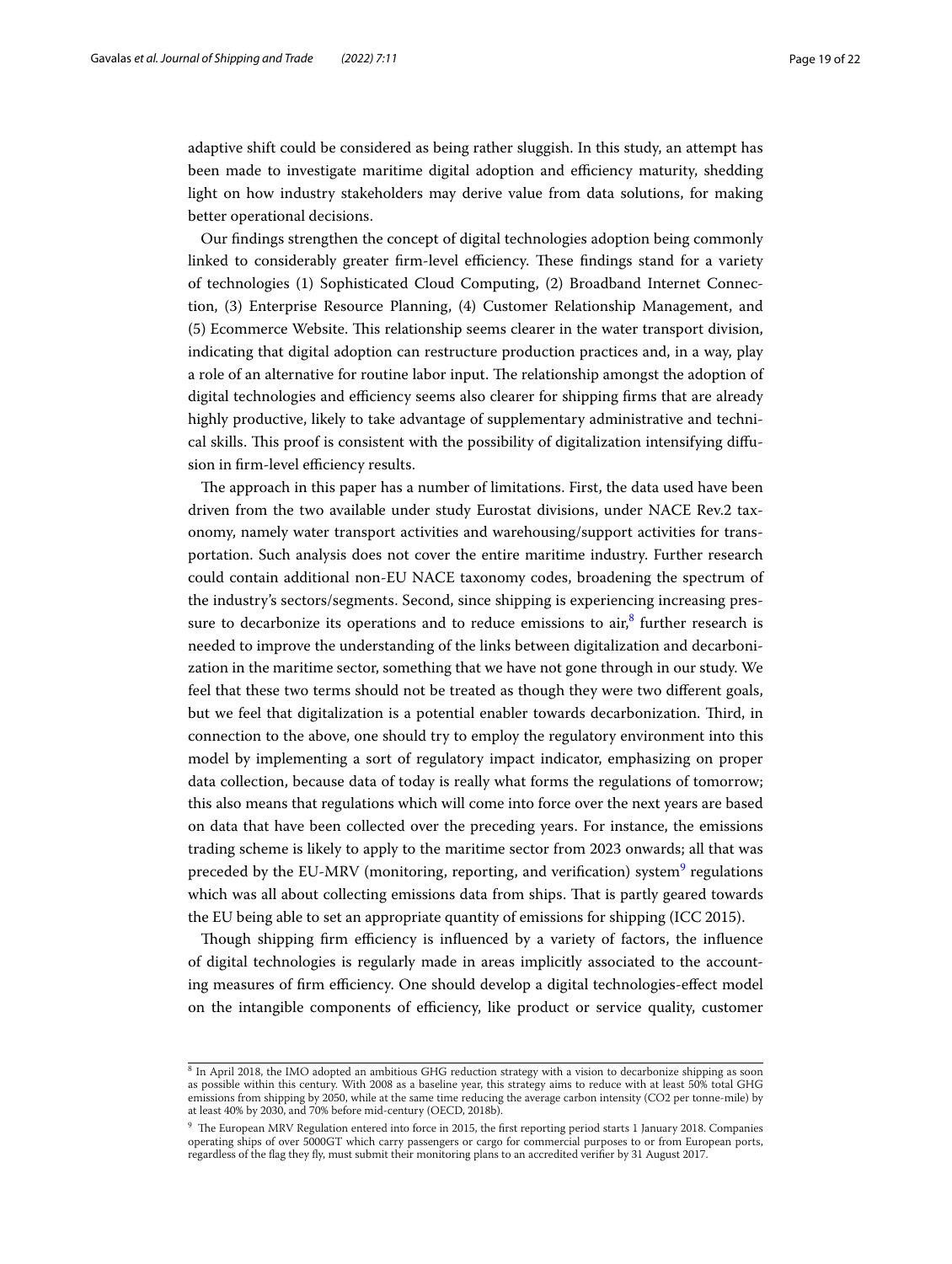value-added, and customer loyalty and to investigate which ones are better supported by digital technologies. Additionally, macro-level external resources, such as government incentive policy, could be employed in future research, frst to investigate which macro-characteristics are most signifcant, and second what is the degree on interaction amongst them in determining shipping frms' capacity to pertain digital technologies for administrative enhancement.

### **Abbreviations**

BT: Blockchain technology; CIT: Computer information technology; ICT: Information and communication technologies; ISM: Interpretive structural modelling; IT: Information technologies; MFP: Multi-factor productivity; NACE: Nomenclature statistique des activités économiques dans la Communauté européenne; OLS: Ordinary least squares; RII: Routine intensity indicator; TAM: Technology acceptance model.

#### **Acknowledgements**

The valuable research support by the undergraduate students, research afliates to the Laboratory of Applied Economics and Finance (LabAEF), Shipping, Trade and Transport Dpt., School of Business, University of the Aegean, is kindly acknowledged. The article processing charge of this work is supported by China Merchants Energy Shipping.

#### **Author contributions**

All authors have equally contributed in the preparation of the manuscript. All authors read and approved the fnal manuscript.

**Funding**

Not applicable.

### **Availability of data and materials**

Authors do not wish to share data due to confdentiality.

#### **Declarations**

**Ethics approval and consent to participate** Not applicable.

**Consent for publication**

Not applicable.

**Competing interests**

Not applicable.

### **Author details**

<sup>1</sup> Department of Shipping, Trade and Transport, School of Business, University of the Aegean, Korai 2A, 82312 Chios, Greece. <sup>2</sup> Department of Ports Management and Shipping, School of Economics and Political Sciences, National and Kapodistrian University of Athens, Psachna Evias, Greece. <sup>3</sup> Audencia Business School, Nantes, France.

# Received: 5 November 2021 Accepted: 26 April 2022 Published online: 09 May 2022

#### **References**

- <span id="page-19-2"></span>Acemoglu D, Dorn D, Hanson GH, Price B (2014) Return of the Solow paradox? IT, productivity, and employment in US manufacturing. Am Ec Rev 104(5):394–399
- <span id="page-19-7"></span>Akerman A, Gaarder I, Mogstad M (2015) The skill complementarity of broadband internet. The Quar J Ec 130(4):1781–1824
- <span id="page-19-3"></span>Balci G, Surucu-Balci E (2021) Blockchain adoption in the maritime supply chain: examining barriers and salient stakeholders in containerized international trade. Trans Res Part e: Log Trans Rev 156:102539

<span id="page-19-0"></span>Bartel A, Ichniowski C, Shaw K (2007) How does information technology afect productivity? Plant-level comparisons of product innovation, process improvement, and worker skills. The Quar J Ec 122(4):1721–1758

- <span id="page-19-1"></span>Bartelsman E, van Leeuwen G, Polder M (2017) CDM using a cross-country micro moments database. Ec Inn New Tech 26(1–2):168–182
- <span id="page-19-5"></span>Bourlès R, Cette G, Lopez J, Mairesse J, Nicoletti G (2013) Do product market regulations in upstream sectors curb efficiency growth? Panel data evidence for OECD countries. Rev Ec Stat 95(5):1750–1768
- <span id="page-19-6"></span>Ciarli T, Kenney M, Massini S, Piscitello L (2021) Digital technologies, innovation, and skills: Emerging trajectories and challenges. Res Pol 50:104289
- <span id="page-19-4"></span>Gavalas D, Syriopoulos T, Tsatsaronis M (2022) COVID-19 impact on the shipping industry: An event study approach. Trans Pol 116:157–164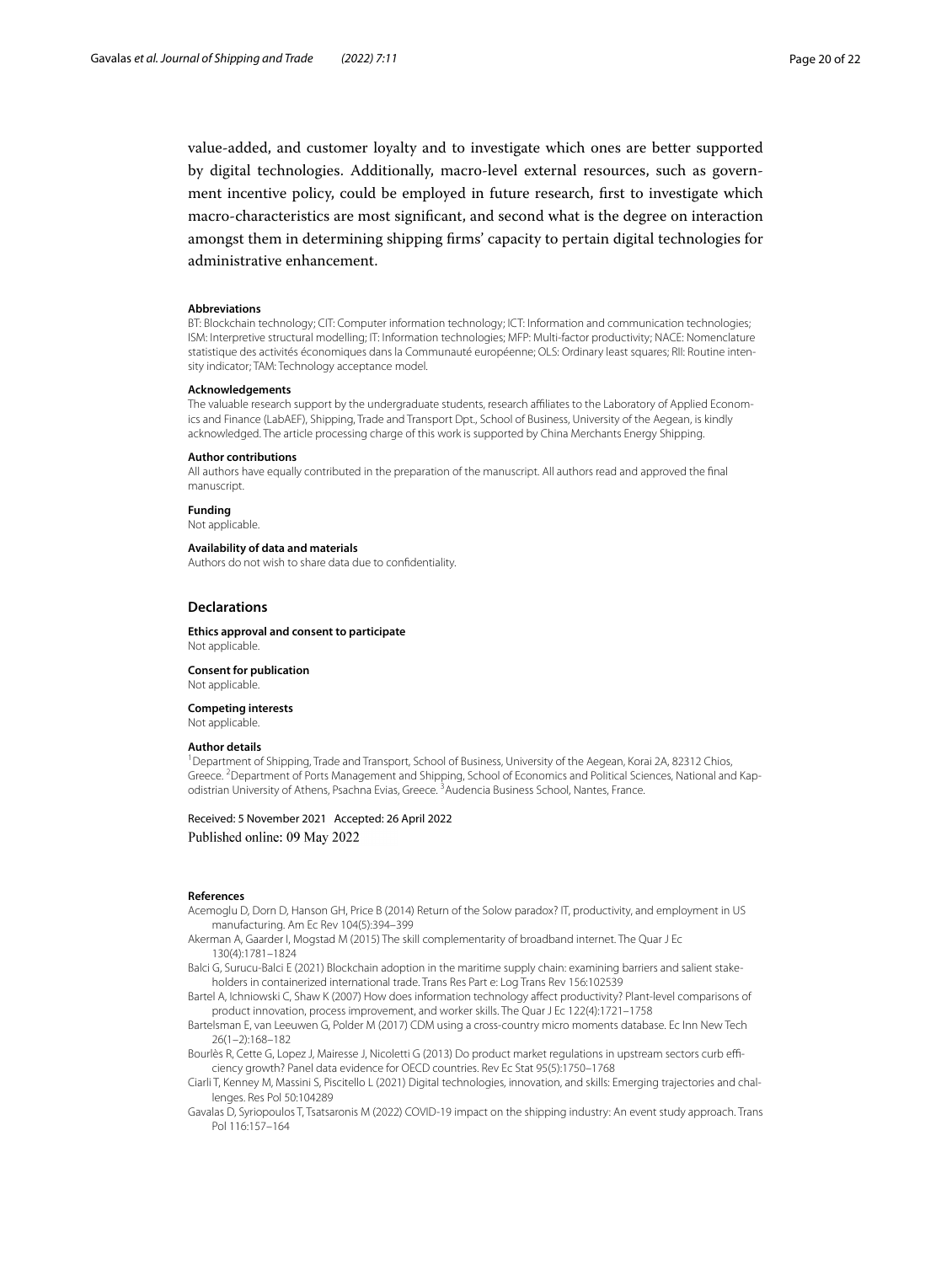<span id="page-20-24"></span>Gopinath G, Kalemli-Özcan Ş, Karabarbounis L, Villegas-Sanchez C (2017) Capital allocation and efciency in South Europe. Quar J Econ 132(4):1915–1967

<span id="page-20-26"></span>Haider F, Kunst R, Wirl F (2021) Total factor productivity, its components and drivers. Emp 48(2):283–327

<span id="page-20-9"></span>Nikitakos N, Lambrou MA (2007) Digital shipping: the Greek experience. Res Transp Econ 21:383–417

Organisation for Economic Cooperation and Development (2016) The Survey of Adult Skills: Reader's Companion, 2nd edn. OECD Publishing, Paris, OECD Skills Studies

- <span id="page-20-10"></span>Papathanasiou A, Cole R, Murray P (2020) The (non-) application of blockchain technology in the Greek shipping industry. Eur Man J 38(6):927–938
- <span id="page-20-7"></span>Poulis E, Poulis K, Dooley L (2013) 'Information communication technology' innovation in a non-high technology sector: achieving competitive advantage in the shipping industry. The Ser Ind J 33(6):594–608
- <span id="page-20-8"></span>Siror JK, Huanye S, Dong W (2011) RFID based model for an intelligent port. Comp Ind 62(8–9):795–810

<span id="page-20-16"></span>Stone RJ, Cox A, Gavin M (2020) Human resource management, 10th edn. Wiley, Hoboken

<span id="page-20-12"></span>Tan WKA, Sundarakani B (2020) Assessing Blockchain Technology application for freight booking business: A case study from Technology Acceptance Model perspective. J of Gl Op Str Sour 14(1):202–223

<span id="page-20-15"></span>UNCTAD (2021) Review of maritime transport. United Nations Publications, Geneva

<span id="page-20-11"></span>Yang CS (2019) Maritime shipping digitalization: Blockchain-based technology applications, future improvements, and intention to use. Transp Res E: Log Transp Rev 131:108–117

<span id="page-20-33"></span>Yang T, Xun J, He X (2015) British SMEs' e-commerce technological investments and firm performance: an RBV perspective. Techn Strat Man 27(5):586–603

<span id="page-20-27"></span>Andrews D, Criscuolo C, Gal PN (2016) The best versus the rest: the global productivity slowdown, divergence across frms and the role of public policy. OECD Productivity Working Papers, No. 5, OECD, Paris

<span id="page-20-20"></span>Andrews D, Nicoletti G, Timiliotis C (2018) Digital technology difusion: A matter of capabilities, incentives or both? OECD Economics Department Working Papers, No. 1476, OECD Publishing, Paris

<span id="page-20-18"></span>Berlingieri G, Calligaris S, Criscuolo C, Verlhac R (2020) Laggard frms, technology difusion and its structural and policy determinants. OECD Science, Technology and Industry Policy Papers, No. 86, March 2020

<span id="page-20-1"></span>Brynjolfsson E, McAfee A, Sorell M, Zhu F (2008) Scale without mass: business process replication and industry dynamics. Harvard Business School Technology & Operations Mgt. Unit Research Paper, (07-016)

<span id="page-20-30"></span>Cedefop (2015) Skill shortages and gaps in European enterprises: Striking a balance between vocational education and training and the labour market. Luxembourg: Publications Office. Cedefop reference series; No 102

<span id="page-20-29"></span>Chevalier C M, Luciani A (2018) Computerization, labor efficiency and employment: impacts across industries vary with technological level, Direction des Études et Synthèses Économiques, G2018/02, Institut National de la Statistique et des Études Économiques

<span id="page-20-4"></span>De Stefano T, Kneller R, Timmis J (2014) The (fuzzy) digital divide: The efect of broadband internet use on UK frm performance. The University of Notigham, Discussion Papers in Economics, No. 14/06, October 2014

<span id="page-20-31"></span>Dhyne E, Konings J, Van den Bosch J, Vanormelingen S (2018) IT and efficiency: a firm level analysis (No. 346). NBB Working Paper

<span id="page-20-22"></span>European Commission (2020) Community survey on ICT usage and e-commerce in enterprises (according to NACE Rev. 2) - Variables collected / published 2009–2020, Directorate G: Businesses and Trade Statistics, Unit G-4: Innovation and Digitalization.

- <span id="page-20-0"></span>Eurostat (2008) NACE Rev. 2: Statistical classifcation of economic activities in the European Community, Methodologies and working papers
- <span id="page-20-21"></span>Eurostat (2021) ICT usage in enterprises. Available [https://ec.europa.eu/eurostat/cache/metadata/en/isoc\\_e\\_esms.htm.](https://ec.europa.eu/eurostat/cache/metadata/en/isoc_e_esms.htm) Accessed 22 Aug 2021
- <span id="page-20-23"></span>Gal P (2013) Measuring Total Factor Efficiency at the Firm Level using OECD-ORBIS, OECD Economics Department Working Papers, No. 1049, OECD Publishing, Paris
- <span id="page-20-17"></span>Gal P, Nicoletti G, Renault T, Sorbe S, Timiliotis C (2019) Digitalization and efciency: In search of the holy grail-Firm-level empirical evidence from EU countries. OECD Economics Department Working Papers No. 1533, ECO/WKP(2019)2, 6 February 2019

<span id="page-20-3"></span>Galindo-Rueda F, Verger F, Ouellet S (2020) Patterns of innovation, advanced technology use and business practices in Canadian frms. OECD Science, Technology and Industry Working Papers 2020/02

<span id="page-20-6"></span>Gavalas D, Syriopoulos T (2015) Which risk–collateral channels afect loan management? J En Mar 8(3):123–149

<span id="page-20-5"></span>Gavalas D, Syriopoulos T, Tsatsaronis M (2021) Assessing key performance indicators in the shipbuilding industry; an MCDM approach. Mar Pol Man 1–29

International Chamber of Shipping (2015) European Union MRV Regulation, Guidance for ships over 5000GT which carry passengers or cargo to, from or between EU/EEA ports, regardless of Flag

<span id="page-20-13"></span>International Monetary Fund (2021) World Economic Outlook, Recovering During a Pandemic: Health Concerns, Supply Disruptions, and Price Pressures, October 2021

<span id="page-20-14"></span>Kramberger T (2016) Sustainable logistics and strategic transportation planning. IGI Global

<span id="page-20-32"></span>Manganelli A, Nicita A (2020) (Ultra) Broadband Policies in Europe. In: The Governance of Telecom Markets. Palgrave Macmillan, Cham, pp 111–136

<span id="page-20-28"></span>Marcolin L, Miroudot S, Squicciarini M (2016) The routine content of occupations: new cross-country measures based on PIAAC, OECD Trade Policy Papers No. 188.

<span id="page-20-25"></span>Maritime and Port Authority of Singapore (2017) International Maritime Centre 2030, Strategic Review. Available via <https://www.mpa.gov.sg/web/portal/home>. Accessed 2 June 2021

<span id="page-20-19"></span>McGowan M A, Andrews D, Millot V (2017) Insolvency regimes, technology diffusion and efficiency growth: evidence from frms in OECD countries. OECD Economics Department Working Papers, No. 1425, OECD Publishing, Paris

<span id="page-20-2"></span>Munch J, Olsen M, Smeets V, Warzynsk, F (2018) Technological change and its implications for the labor market, productivity and the nature of work. Mimeo

Organisation for Economic Cooperation and Development (2018a) OECD skills for jobs database: measuring skill demands in the new Era of Work.